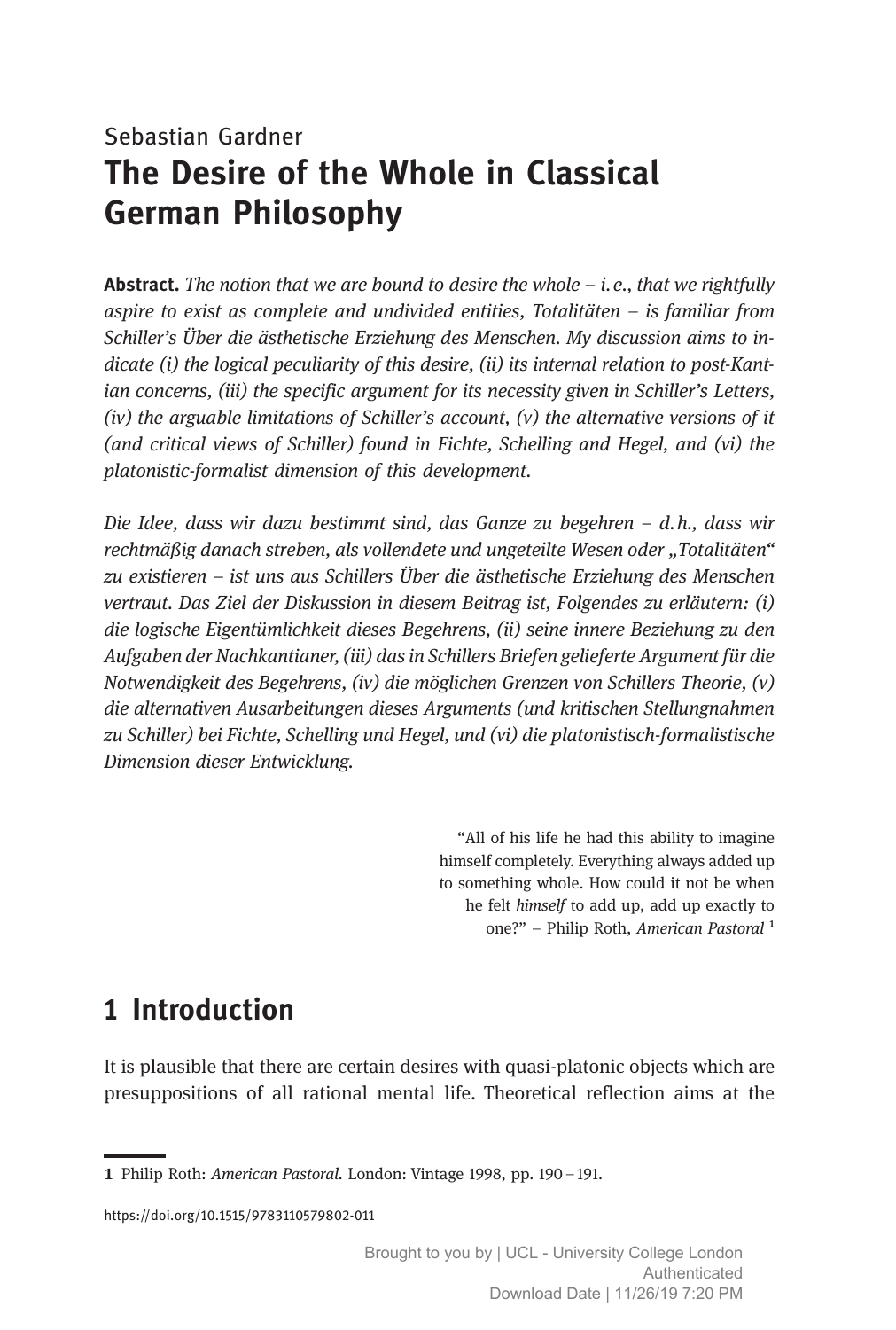True, and practical reflection at the Good; and in so far as the True and the Good have determinate conditions, such as systematic form, desires for these objects too may be ascribed to subjects simply in virtue of their rationality. What makes these desires, or ways of describing them, platonic is the implication that their ultimate objects are abstract universals, and that particular concrete things, or states of affairs, are aimed at in so far as they are held to embody those objects, that is, give them actuality or make them present.

The notion that we as individuals desire the whole in the sense of our own wholeness – a desire to be or exist as a whole, to exemplify or realize Wholeness as such – is of a different order. It is not clear that any such desire is a requirement of either theoretical or practical rationality, nor what it amounts to when stated in such a bare form. What does 'existing as a whole' comprise? What does it exclude? And how can wholeness as such be desired, positively and on its own account, as opposed to, more simply, desiring freedom from internal conflict, or a feeling of inner harmony, or the fulfilment of one's deepest desires?

If any text in the modern philosophical tradition promises to answer these questions squarely, it is Schiller's Über die ästhetische Erziehung des Menschen (1795). One of the central and well-known claims of this work (hereafter, Letters) is that the desire of the whole – "totality of character", "totality of being", "totality of our nature", existence as "a whole complete in itself" without any "trace of division" $^2$  – constitutes, on *a priori* grounds, a necessary end of desire in general. My aim is to trace this axiological theme in classical German philosophy, which has received relatively little attention in comparison with the role of concepts of unity and totality in theoretical philosophy, yet forms a no less important part of its legacy. As the platonic provenance of the phrase testifies, the individual's desire of the whole is not a discovery (or invention) of classical German philosophy, but post-Kantian thinkers articulate it in distinctive terms that reveal its rational significance for modern individuals, making it intelligible that an aspiration to wholeness, intertwined with multifarious conceptions of the individual's identity as what matters most or ultimately to them, should have entrenched itself in the discourse of the modern world. It is highly plausible, for reasons that will emerge, that this would not have been possible but for Kant, on the one hand in reaction against his austere account of self-identity, and on the other employing materials he had provided. In the main part of this paper I will try to show how Schiller's conception of individual wholeness as a comprehensive desider-

LAE IV, 7; VI, 11 and VI, 15; XVII, 2; XVIII, 4. Quotations are from the Wilkinson & Willoughby translation, On Aesthetic Education of Man in a Series of Letters (LAE, followed by letter and paragraph number), with minor modifications.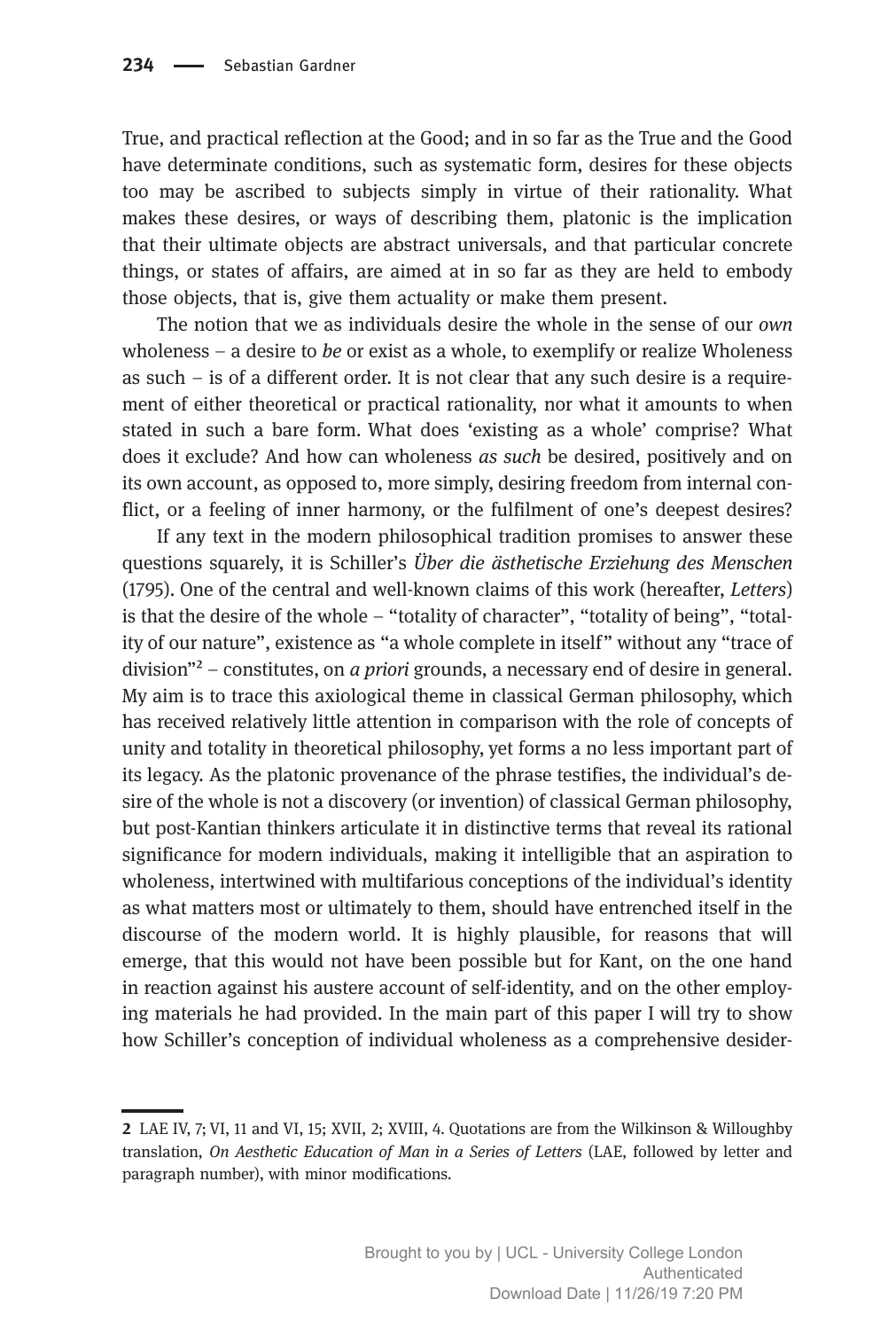atum goes beyond the limited ambition of mediating Kant's harsh ethical vision.<sup>3</sup> Its fate thereafter is a complex matter which there is space to treat only selectively, with a view to establishing that the issue remains high on the agenda in the wake of Kant, and to indicating the different ways in which Fichte, Schelling, and Hegel may be interpreted as critically reworking the Letters' holistic ideal.<sup>4</sup> What follows has a schematic character but I hope that something will be gained by singling out the theme and giving it a systematic outline.

#### 2 Conceptual preliminaries

As already observed, the notion of a desire of the whole as such is not transparent, and before going further it will be helpful to say something about how it is related to and distinguished from other concepts in its vicinity, in particular freedom and selfhood. What must the desire of the whole be, if it is not to be paraphrasable without remainder in terms of neighbouring concepts such as these, and if its role in our mental economy is not merely instrumental? The following brief remarks are simply observations in conceptual analysis, designed to indicate why elucidation of the concept may be expected to require post-Kantian philosophical resources.

To desire wholeness is not, under that description, to desire autonomy. There is a path to be plotted from existing-as-a-whole to the enjoyment of freedom conceived as substantiality – subsistence by virtue of oneself alone<sup>5</sup> – but the bare concept of wholeness does not without further elaboration yield the idea of law or law-giving. At a minimum it may be granted, following Leibniz, that, given the type of non-aggregative thing that a person is, some "principle of unity" is involved in its wholeness, but whether this principle qualifies as a law and if so whether it is given from within or without, are further matters – as is also the metaphysical distinctiveness of a person's wholeness in comparison with that of other things, hence also its candidacy for constituting freedom in an axiologically significant sense.

Of course, if an appropriately contentful sortal telling us what kind of wholeness is in question is introduced – our being essentially the creatures of a loving

<sup>3</sup> Schiller's is not however the very first post-Kantian statement of the ideal: it had been set forth in Wilhelm von Humboldt's 1792 contribution to Schiller's Neue Thalia.

What the texts of Fichte, Schelling and Hegel offer by way of explicit commentary on the Letters is limited, so my discussion here will be extrapolative. What happens to the ideal of wholeness in Frühromantik demands a separate treatment.

<sup>5</sup> See LAE XI, 4.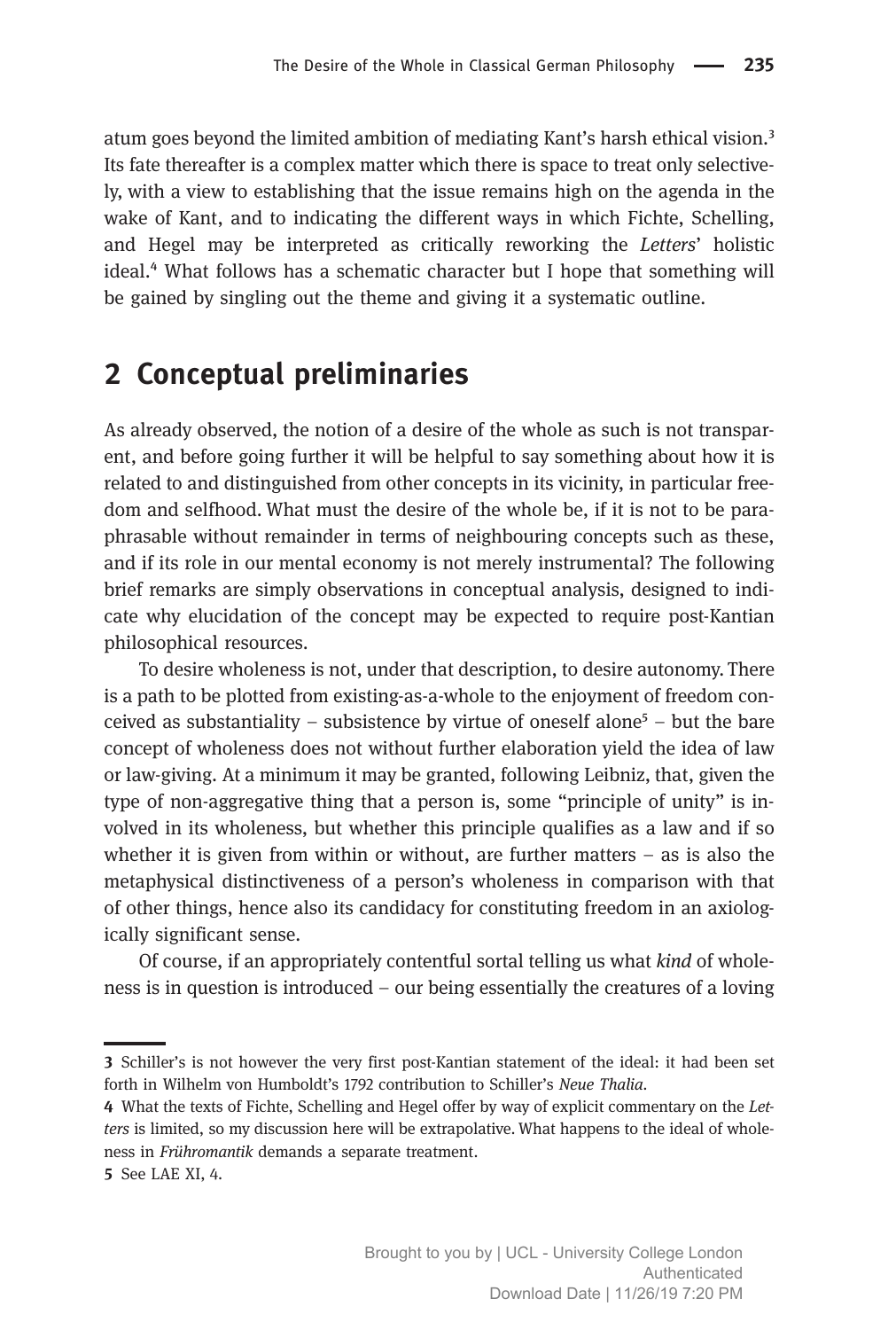God, or members of a certain sort of community, or natural beings with such and such needs – then everything changes, for the kind-term will then determine what counts as wholeness, and the theory or world-view to which it belongs will explain why wholeness- $qua-K$  is desirable and how it can be achieved. Once rendered determinate by a theological or other substantive teleological context, it becomes misleading to talk of the desire for the whole as such, with the implication that it is self-standing.

This highlights what is perhaps most logically peculiar in the notion that wholeness *as such* can be desired. It is an implication of this specification that the desire goes beyond any set of determinate contents: since the desire is precisely that whatever items are collected under it should count as a whole, the wholeness which they are required to collectively exemplify cannot derive from or be definable in terms of them. But if wholeness functions independently of sortals, and if it also, in the way just explained, transcends and determines whatever contents might fall under it, then it represents a purely formal condition – which, again, makes it is hard to see how, absent a neoplatonic sheer identification of the Good with Unity or Oneness, it can merit or elicit desire.

If there is a desire for wholeness, and if, to repeat, it does not arise from a rational intuition – if it is not grounded on an apprehension of the Good, the shape of which the subject seeks to emulate or reproduce within itself – then it is natural to suppose – for want of any alternative, and because the desire is for one's own wholeness – that it arises, if not from our rational capacities, narrowly conceived, then from some other dimension of selfhood. However, the desire of the whole cannot be identified with a desire for selfhood simpliciter, for two plain reasons: in order for the desire to be ascribed, a self to which it can be ascribed is presupposed, and if wholeness is the object to be realized, then it cannot already be actual. We are plenty familiar with talk of the self as something which is not given but which needs to be produced or achieved,<sup>6</sup> but selfhood *qua* life-achievement is a long way from the bare 'I' of theoretical and practical apperception, and it seems overwhelmingly likely that striving after selfhood in the sense of an achievement, whatever it might comprise, presupposes rather than explains the desire of the whole.

The notion has acquired a strong Nietzschean association, though it can also be found in the Mill of On Liberty. Characteristic of such later nineteenth-century individualism is (1) its accent on uniqueness, qualitative difference from others, in contrast with the universalism of classical German philosophy (though it too has some antecedents in the period, in Friedrich Schlegel and Wilhelm von Humboldt); (2) abandonment of metaphysical grounding in favour of a purely  $\alpha$ posteriori view.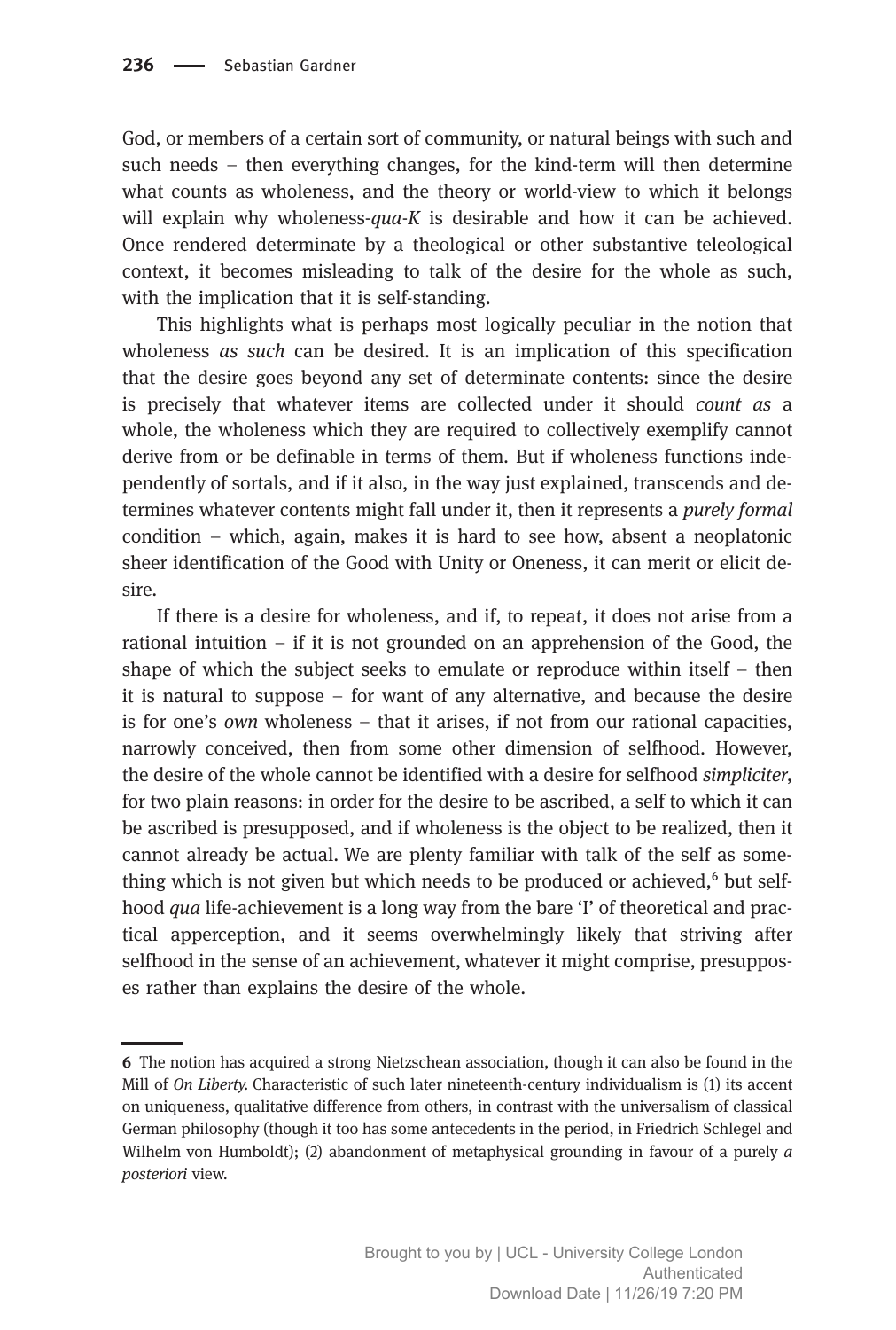Everything thus far suggests a puzzle in the concept of the desire of the whole, which makes it appropriate to acknowledge the existence of alternatives to taking the notion at face value. One such alternative is suggested by the Lockean tradition, here taken to include analytic discussion of the problem of personal identity. This approach separates sharply the question of what constitutes basic numerical sameness from all of the more axiologically invested issues surrounding selfhood. These last, on the Lockean view, are properly expressed in terms of a concern for psychological integration and other conditions pertaining to the functional organization of mental states that go beyond what is needed to secure the bare self-sameness of persons. Construing the desire of the whole in this way – though of course it may be allowed to have psychological importance – allows it to be deflated into something philosophically manageable and non-puzzling: stripped of platonism, it amounts to seeking the elimination of structural causes of psychological conflict. Psychoanalytic theory offers itself as a way of thinking about what this might involve.

The Lockean requirement that the self-sameness of persons be cashed out in terms of determinate empirical states of affairs – facts of psychological causation and continuity, and perhaps elements of bodily identity – has proved remarkably hard to meet, but there is nothing straightforwardly incoherent in this general approach and it is not easy to give reasons for dissatisfaction with it. It may be observed however, that it forces on us a dissociation, which does not come naturally to us, of questions of numerical identity from other ways of thinking about the self which are no less fundamental. Thoughts of what I am or amount to, of what I might make of my life, the sense in which I may or may not add up to something, and equally of the way in which a certain decision may, Lord Jim style, be thought to put one's self as a whole at stake, $\lambda$  do not seem at first glance to concern a fundamentally different topic from Locke's "forensic" question of what makes a person the same over time. At any rate, ordinary self-reflection does not cleanly separate the two questions in this manner. Of course, these supra-Lockean ways of conceiving the self may be confused, and may be held to reflect the legacy of now unsustainable Judaeo-Christian forms of thought, as Nietzsche claims. But if so, then adjustments are needed, for on the face of it we put such a strong conception of the self to work whenever we seek to characterize and evaluate ourselves in toto, or confront the prospect of our own death, or project ourselves comprehensively into the future.<sup>8</sup> This suggests that

If all this sounds too hazy to cut much ice, Kierkegaard's Sickness Unto Death gives a focussed idea of what it means to deploy the concept of the self in this way.

Or when, on Kant's account, our intelligible choice of radical evil fails to subordinate the principle of self-love to the moral law.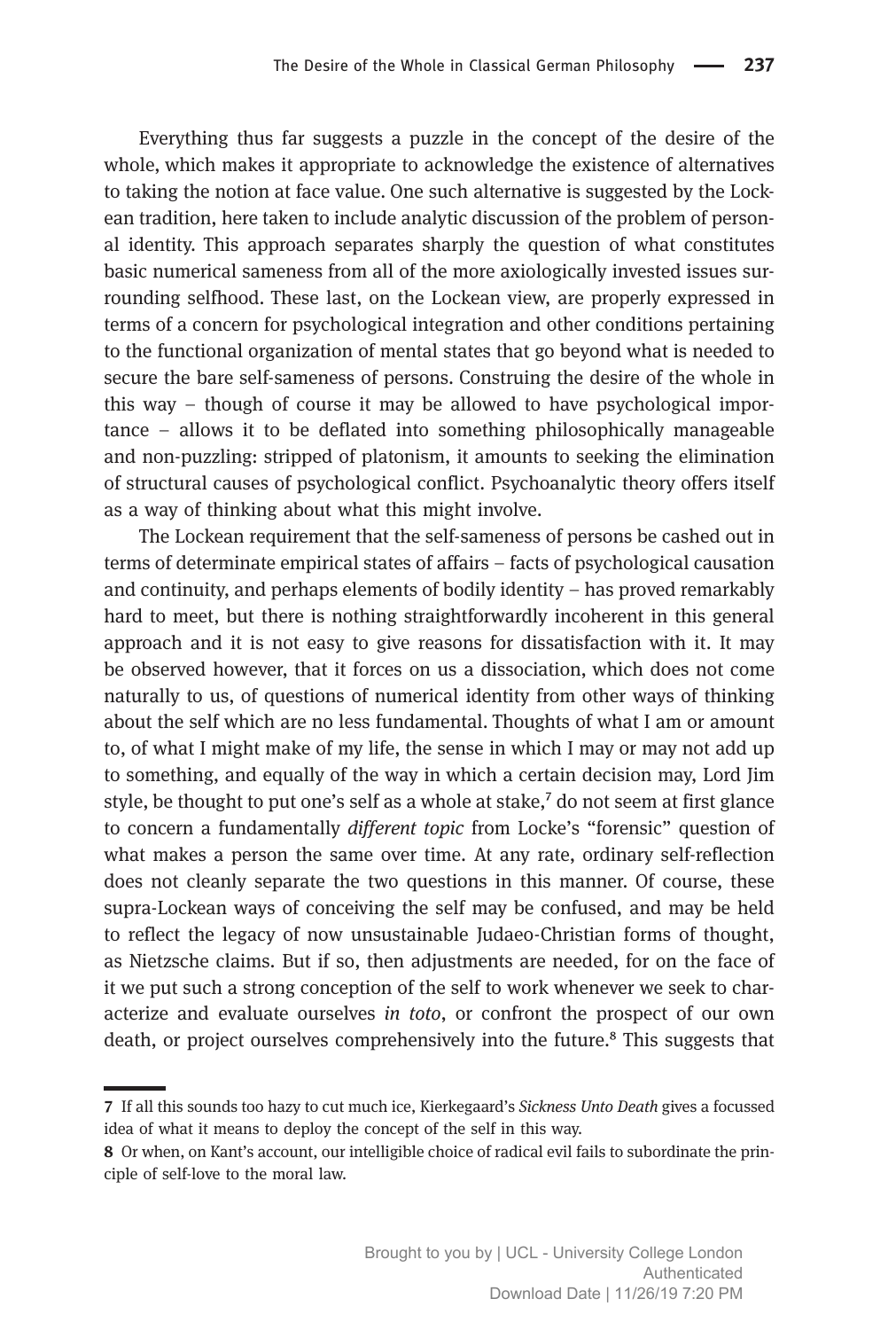in order for there to be entities of the sort that Lockean criteria of identity seek to track, a non-Lockean conception of the self must first have been deployed by the entities themselves in their own self-production: meaning that Lockean criteria offer a third-personal, sideways-on, past-orientated representation of sameness, which may be suited for purposes of public *Verwaltung*, and may pick out something necessary in the empirical substratum of selfhood, but which fails to capture the internal principle of unity of forward-living subjects.

For present purposes we do not need to dwell further on this question, for it is enough to have indicated the revisionist tilt of the Lockean deflation and the prima facie plausibility of the notion that we have a primitive conception of the self which, for better or worse, is too strong, too nebulous, to be accommodated by any empirical specification of the conditions of personal identity.<sup>9</sup> And if that is so, then the familiar Lockean schema does not offer a way of understanding the desire for wholeness. $^{10}$ 

# 3 Kant: the constitutive impossibility of wholeness

It should be clear why the import of these reflections is broadly Kantian. It seems to belong to the logic of the desire for the whole that it arises directly from the self, whence its unconditional character. In addition, it is neither subsumable by any determinate concept nor derivable from any set of contents; hence it qualifies as formal or "pure". As such, it recalls Kant's analyses of various items, which it appears to superimpose on one another in a way characteristic of the post-Kantian development: of the 'I' of apperception, which both determines and is secured by the  $\alpha$  priori formal unity of consciousness; of the moral law, in so far as it moves the will directly by virtue of its form, of lawfulness; of the objects of aesthetic reflective judgement, in so far as these hover between sensible content and concepts of the understanding, as forms exhibiting a pure purposiveness that commands a non-empirical interest; and of the Ideas

These remarks draw on Wollheim 1982, Ch. 1. See also Wiggins 1998.

<sup>10</sup> Another way of deflating the desire of the whole, very distant from Locke, is found in Sartre's inverted Fichtean claim that selfhood – which does indeed on his view necessarily imply wholeness, and which belongs to the sphere of value rather than theoretical philosophy – is a species of transcendental illusion: we as individuated instances of être pour-soi are necessitated to desire a totalized, self-identical mode of being which self-consciousness precludes. This supplies Sartre with an a priori basis for analysing desire in general as exclusively an expression of Freedom, in Part 4, Chapter 2 of Being and Nothingness (see esp. pp. 87–88, 101–102, 198–199).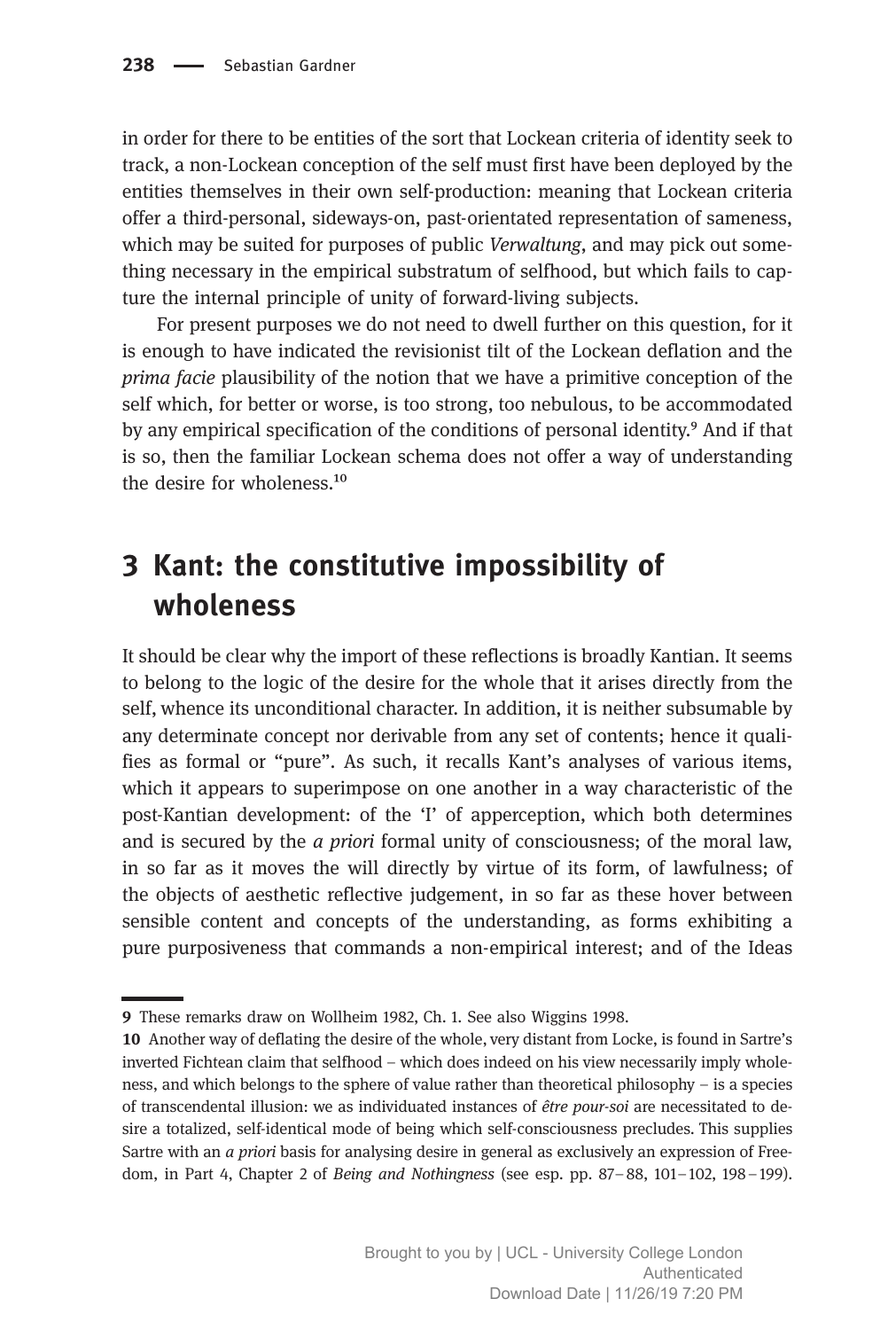of reason, in so far as these denote no object of their own but totalize the objects of the understanding.

And yet we find in Kant himself no underwriting whatsoever of the kind of concern present in the desire for wholeness postulated by Schiller. To the contrary, the Kantian system seems intended to scotch the aspiration, in ways that I will spell out. The vital question, in this light, is the following: If materials furnished by Kant are employed by successors such as Schiller to vindicate the desire of the whole and provide for its real possibility, does this amount to bringing the Kantian system to its proper conclusion, by completing its stalled movement towards coherence? Or does it instead evince a misunderstanding of the elements which Kant separates and holds in a carefully qualified architectonic unity, spurred on by a schwärmerisch desire?

The issues here are of vast complexity, but one basic point concerns the absence from Kant of any account of how (to put matters in a tendentiously anti-Kantian way) the several I's which find themselves distributed across the various sides of the Kantian divides – theoretical vs. practical, sensible vs. intellectual, Nature vs. Freedom-&-Reason – grasp their identity with one another. In what does our knowledge of the identity of the I of inner sense with the I of apperception, of the I of empirical practical reason with that of pure practical reason, and of the I as bearer of intelligible character with the I of empirically instantiated agency, consist?

The question is often advanced as a lethal objection to Kant's practical philosophy. Kant's defender may argue, however, that a compelling explanation and justification can be given of the alleged *aporiae*. Neither the structure of theoretical cognition as the First Critique reveals it to us, nor moral consciousness as the Second Critique analyses it, require any contentful grasp of or insight into the hypothesized 'ground of unity' of the 'multiple I's': indeed Kant's transcendental theory of knowledge and metaphysics of morals presuppose its unavailability and incorporate arguments for why this is not a privation but a strict condition for theoretical and practical necessity of the only sort that we are acquainted with and that could make any sense to us. There is moreover no conceivable situation in which an epistemic question concerning the identity of the 'multiple' I's with one another could arise, since none can present itself independently of the possibility of the others: when each comes to figure in thought, it does so as interlocked with the others. No skeptical threats need to be deflected, therefore. For all of these reasons it is possible and necessary, the Kantian may argue, for us to affirm and endorse, not only in theoretical cognition but across the board, constitutive divisions in human personality, the elimination of which (per impossibile) would destroy our identity as thinkers and agents.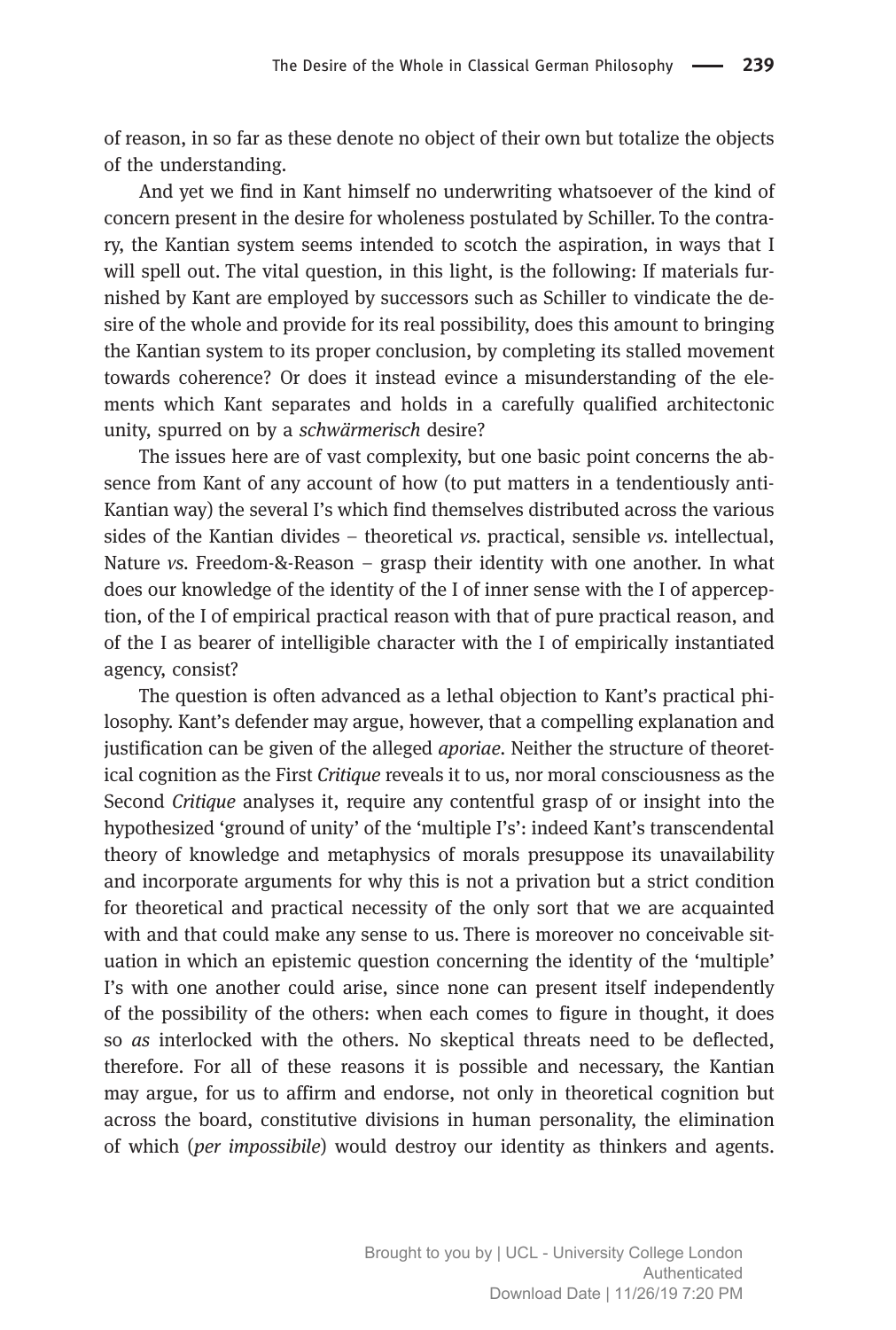### 4 Schiller's Letters: the axiological necessity of wholeness

The dualism objection to Kant exposited above, in its full generality, is at the heart of Fichte's enterprise (to which I will return later) and also, in a more localized version, the nub of Schiller's dissatisfaction with Kant in the Letters.

Schiller's relation to Kant has many aspects, but it is safe to say that the chief point on which the Letters put pressure is the relation of Freedom and Nature within the individual subject, which Kant may seem to have conceded, in the Introduction to the Third Critique, requires a fuller principle of unity than the Critical system had previously delivered. In this work Kant may be regarded as picking up on the separation maintained in the Second Critique of the two components of the highest good – complete virtue, and corresponding happiness – the necessary systematic unity of which Kant affirms but defers to the afterlife: prompting the objection (not put as such by Schiller, but in the spirit of the Letters) that the unity posited by Kant lies exclusively on the Freedom-&-Reason side of the dichotomy and hence remains incomprehensible to Nature and therefore of no value from its standpoint. At stake in the mediating efforts of the Third Critique are, accordingly, the capacity of Kantian philosophy to appease the voice of our own nature which legitimately complains of the sacrifices demanded by the moral law, $<sup>11</sup>$  and to secure the meaningfulness of moral agency</sup> in a natural world governed by empirical causality.<sup>12</sup>

It is clear by implication from the opening of the Letters, though not said in so many words, that Schiller's verdict on the Third Critique is negative. The specific point to be pursued here – separated out from other lines of thought integral to the overall argument of the Letters – is Schiller's extraction of the desire for the whole from the Freedom/Nature dichotomy, this being the respect in which he goes beyond his earlier critical treatment of Kant in *Über Anmut und* Würde (1793).

The terminology of the Letters, it is often observed, is highly diffuse: contrasts multiply exponentially as Schiller repeatedly recharacterizes the problematic structural opposition within human personality, $13$  overlaying a good dozen non-equivalent distinctions on top of one another before finally settling (in Letters XII and XIII) on the newly theorized opposition of Formtrieb to Stofftrieb. But

<sup>11</sup> Kritik der praktischen Vernunft (1788), Ak. 5, p. 127.

<sup>12</sup> Kritik der Urteilskraft (1790), Ak. 5, pp. 451-452.

<sup>13</sup> Helpfully collated by Wilkinson & Willoughby in their Appendix III.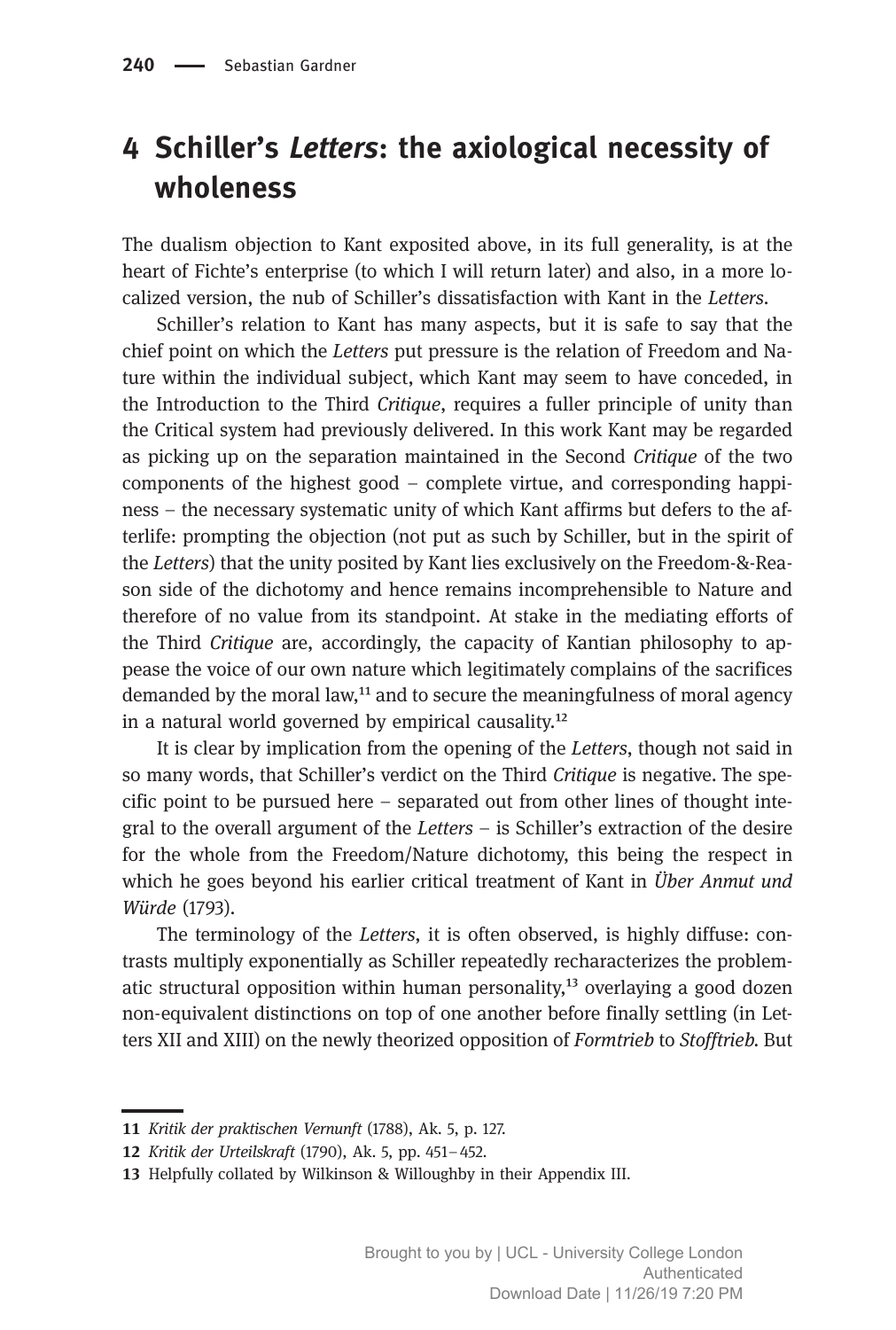what may appear a lack of conceptual discipline, giving the work literary force but obscuring its analytical import, has a philosophical rationale. The reason Schiller takes this course is that to fix our disunity in a single definitive opposition would imply that the missing whole can be realized *merely* by resolving the dissonance of those two specific terms – which is of course exactly Kant's procedure in the Third Critique. Having acknowledged that there appears to be a problematic Kluft between Freedom and Nature,<sup>14</sup> Kant does not look for an overarching unity behind or above it, but instead attempts to throw a bridge across it by extending and deepening our understanding of each of its sides. Thus we learn in the Critiques of Aesthetic and Teleological Judgement that Nature affords Ahnungen and seeming Darstellungen of Reason in general and more specifically of moral reason, and that our power of feeling is able to transpose Freedom into certain appearances of Nature. These affinities assure us that the domains of Freedom and Nature have some degree of joint intelligibility – enough for our purposes. Schiller's counter-claim is that a stronger unity, one which cannot be reduced to a relation of harmony between any set of *relata*  $$ wholeness or Totalität, as distinct from mere unity or  $Einheit - is axiologically$ necessary. His strategy is accordingly to direct our attention to a non-relational whole transcending any designation of its parts, and in order to bring into view this supra-relational One – and get us to see that the problem goes deeper than Kant thinks and calls for more than mere principles of "transition" from Freedom to Nature<sup>15</sup> – Schiller continually modulates his vocabulary; this rhetorical practice is an instrument of the philosophical formalism which is integral to Schiller's project in the Letters.

The textual and argumentative course of the work bears out this construal. In the opening letters Schiller describes a de facto opposition of motive forces in the populace as they appear from the standpoint of the legislator, for whom they provide both materials for statecraft and obstacles to legislative programmes, and who must accordingly calculate their strength and tendency. In the letters that follow, this standpoint is exchanged for a variety of internal characterizations, which take up the perspective of each motivational element in turn and articulate its defining aim. This analysis allows Schiller to model the relations of conflicting elements in game-theoretic, state-of-nature terms: subjective life is shown to pose a problem of collective rationality. The legislator's moral-political problem is converted into the psychological-metaphysical problem of each,<sup>16</sup>

<sup>14</sup> Kritik der Urteilskraft, Ak. 5, p. 195.

<sup>15</sup> Kritik der Urteilskraft, Ak. 5, p. 196.

<sup>16</sup> LAE IV, 5.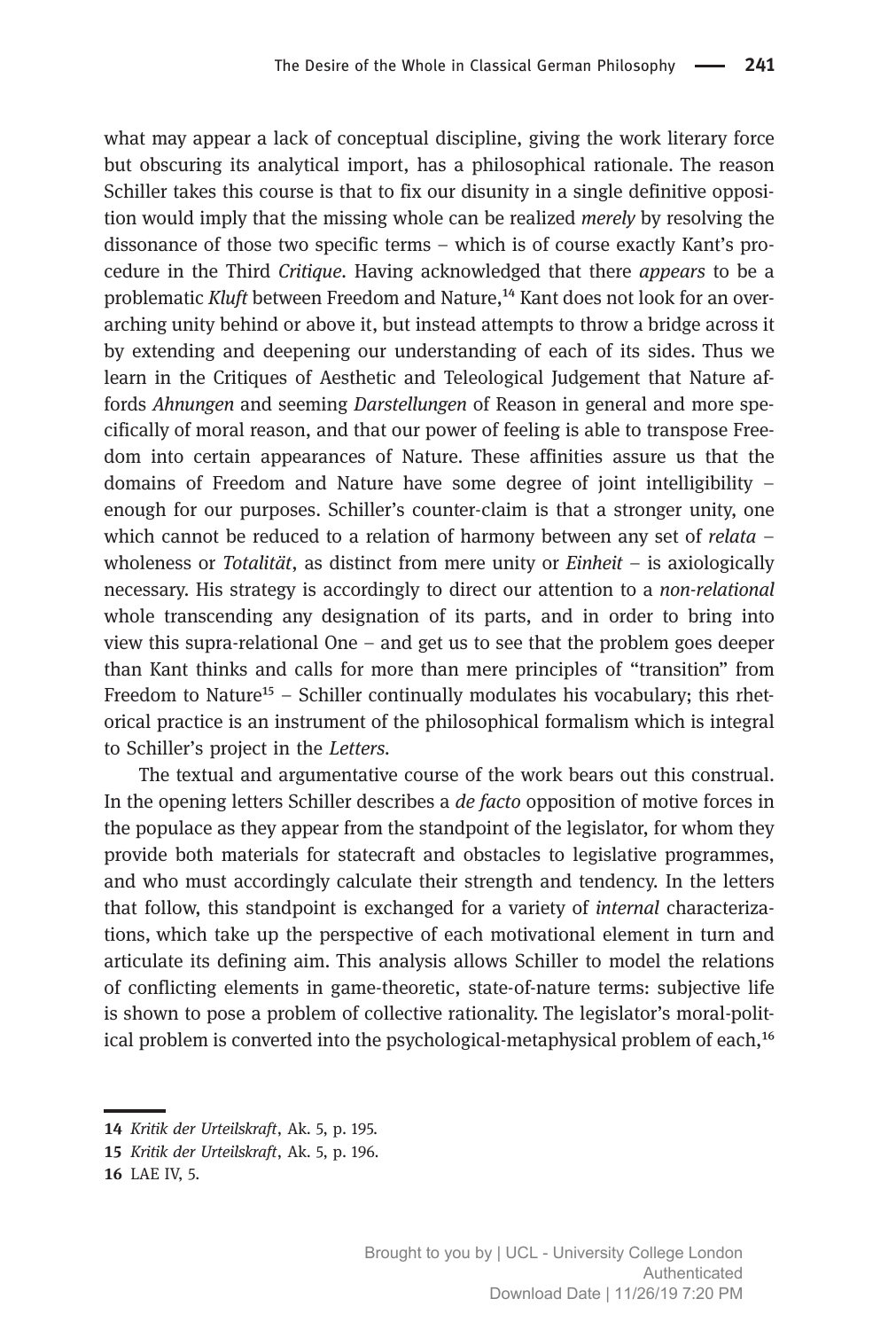for it comes to be seen that, without the construction of a new party internal to the subject capable of representing the adjudicative standpoint of the Staatskünstler, which requires in turn that it exhibit a 'third character', $^{17}$  the deadlock of competing drives cannot be broken.<sup>18</sup> Accordingly Reason generates an Idea of something that would occupy the position of sovereign or *volonté générale* within the individual to facilitate the cooperation and flourishing of their drives. Critical philosophy instructs us that this Idea, though grounded  $\alpha$  priori, has yet to be equipped with an object. The requisite transition from the empty Idea of something defined merely by its role, to a determinate concept of its occupant, requires a turn towards experience and Wirklichkeit, not because anything actual qua merely given could testify sufficiently to its objective reality, but simply as a basis for forging the relevant concept.<sup>19</sup>

Had Schiller's aim been more circumscribed – in the way that it is in Über Anmut und Würde – the next step would have been to turn directly to the experience (and analysis) of beauty. Instead, when the speculative argument gets underway in Letter XI, Schiller begins by laying down a fundamental, a priori distinction between (i) Person or Persönlichkeit – the self-grounding, unconditioned, absolute, niemals wechselndes  $I$ ch – and (ii) their Zustand – the mutable, contingent, temporal, conditioned determinations or "condition" of the I. Only then does Schiller introduce, in Letter XII, the distinction of Formtrieb and Stofftrieb, and these are defined, crucially, in terms of their discrete roles in giving concrete expression to respectively the Person and their Zustand. These Grundtriebe are not perspectives, or agencies, in their own right but aspects and derivatives of a single, non-aggregative, implicit whole.<sup>20</sup> Neither could exist without the other, for if either completely fulfilled its aim, it would be destroyed.<sup>21</sup> The provisional standpoint of the opening letters, in which modern fragmentation seemed to be taken at face value, is thereby overtaken – and so too is the Third Critique, in so far as it told us that the weak harmony of Freedom and Nature postulated by Kant suffices to encapsulate human individuality. If Schiller is right, Kant's conception of systematic unity reflects but does not remedy the dilemma that plagues modernity.

21 LAE XIII, 5.

LAE III, 5.

<sup>18</sup> The point is recapitulated at LAE XIII, 2n.

LAE X, 7 and XVI, 1–2.

<sup>20</sup> For this reason – and contrary to what is often claimed – the intention of Schiller's drive theory is opposed to that of Nietzsche, for whom Triebe provide a means of deconstructing talk of the unitary self. The difference is clear from the account of will and choice as distinct from drives in LAE XIX, 10.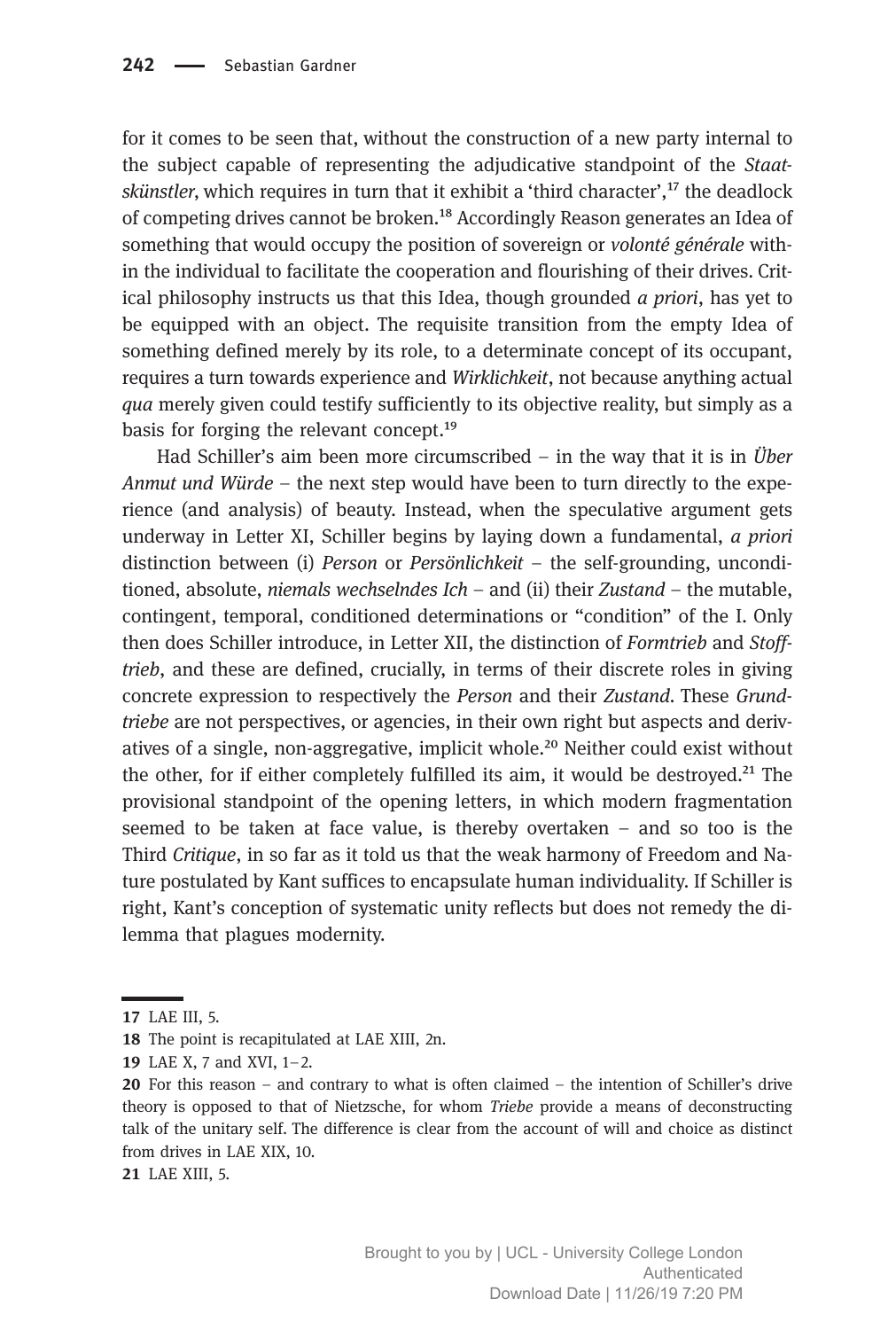Schiller's thesis of the primacy of the unitary self is essential for the argument of Letters XVIII–XXI, the philosophical foundation of the Letters. Having argued that the aesthetic offers the unique means to wholeness, Schiller underlines in Letter XVIII the apparently contradictory character of the task which he now faces, of showing the aesthetic to be possible: Materie and Form, though fully distinct and directly opposed, must be united to a point where no trace of separation remains.²² Schiller argues accordingly that a solution is thinkable only on the supposition of an original state of "unlimited determinability", which, he says, we must understand as implicating a whole that predates the formation and activation of the *Grundtriebe*, and out of which they are differentiated – in the same way that our intuition of infinite space precedes and makes possible, through limitation, its determinate instances.<sup>23</sup> Leaving aside the details of Schiller's complex defence of this supposition, the key point for present purposes is that what ultimately validates Schiller's claims for the real possibility of the Spieltrieb and its actuality in the experience of artistic beauty, thereby supplying the basis of our possible wholeness, is Geist's being an "absolute unity" which is (i) at least formally distinct from its drives, and (ii) primordially "neither matter nor form, neither sense nor reason".<sup>24</sup>

The purpose of this highly abbreviated overview of the Letters is to show that Schiller recovers the desire of the whole through critical reflection on the Freedom/Nature opposition bequeathed by Kant, by advancing from recognition of the problem of our manifest internal dissociation, to the insight that wholeness as such and in itself, transcending the mere harmony of Freedom and Nature, is an unconditioned good, and by supplying in addition a theoretical account of its intelligibility; from which it follows that the opposition within us of Freedom and Nature need not and should not be accepted as the constitutive necessity claimed by Kant.<sup>25</sup> And plausibly, as noted at the beginning, it is only against the background of an account such as Kant's, which is at once ground-clearing and axiologically ambitious, that the desire for wholeness can emerge with such distinctness: that is, in philosophical circumstances where (i) selfhood has been analysed in strictly formal terms, liberated from both substantial ('dogmatic') teleological metaphysics and empirical psychological analysis, and (ii) a

<sup>22</sup> LAE XVIII, 2 and XVIII, 4.

<sup>23</sup> LAE XIX, 5.

LAE XIX, 9. LAE VI, 6, hints at a further metaphysical ambition, not pursued by Schiller himself but registered in Hegel's acclaim of the Letters (HW 13, p. 91).

LAE XXII, 5, gives an especially clear sense of the platonic character of Schiller's thought – explored in depth by Pugh 1996.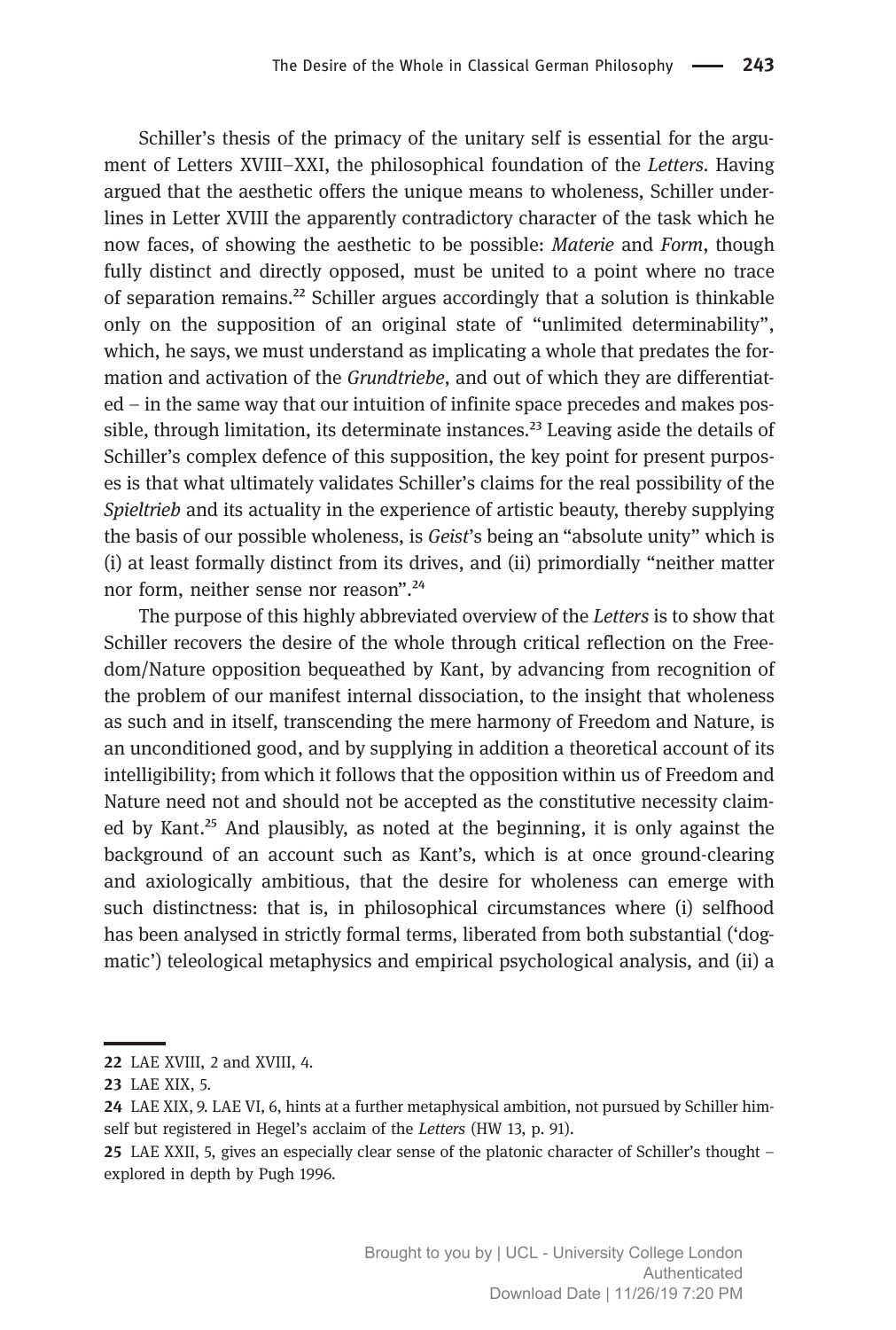direct necessary connection has been drawn of bare selfhood with freedom and value überhaupt.

Indirect confirmation for this thesis concerning the importance of Kantian formalism can be found in Herder, who also reacted strongly to the Third Critique and had campaigned for quite some time before its publication, and that of the Letters, against the reason-supremacism of Aufklärung. The difference from Schiller lies in Herder's view that our alleged dividedness is fundamentally a philosophical error  $-$  a misconstrual of the phenomena, not a feature of them. It is corrected by countering the falsifications of analytical abstraction, avoiding reliance on putative  $a$  priori truths, and, above all, exhibiting the continuity of humanity's variegated development from its natural origins, as Herder attempts in his philosophy of history and as prescribed by his early metaphysical essay on the sources of cognition.<sup>26</sup> It is true that Schiller posits an original unity in Greek culture, but this he regards as having suffered a real destruction: for Schiller the Kluft has full historical, social and psychological reality, which means that the whole, though in one sense pre-existent, as we have seen, is also, in another and compatible sense, something that needs to be brought into existence. Herder's programme of philosophical reform has by contrast the character of a clarification of vision designed to expose the *actual* wholeness of human beings. What Schiller regards as the defective incompleteness of modern individuals, revealing a division so deep as to call for aprioristic analysis, is understood by Herder simply as the determinacy of personality properly consequent upon man's cultural differentiation, and as reflecting modern man's rightful aspiration towards even greater self-realization. Herder can adopt this relatively sanguine perspective because he rejects the Kantian formalism which Schiller takes as his starting-point in favour of a single divinely informed Kraft manifest equally in human beings and the rest of the natural order. $^{27}$  In the way noted earlier, in such a context the desire for the whole need not be considered self-standing.

Ideen zur Philosophie der Geschichte der Menschheit (1784–1791) and Vom Erkennen und Empfinden der menschlichen Seele (1778). The latter makes plain the contrast with Schiller's Letters: the only real division in human personality following directly from our constitution, on Herder's account, results from the fact that Kraft in general, which is what unites our cognitive powers, has two aspects, one intensive and the other extensive.

<sup>27</sup> Herder's progressively critical view in the later 1790s of the Kantianized tendency represented by Schiller is discussed in Haym 1980, pp. 631–697. Schiller reports in a letter to Körner, 7 November 1794: "Herder abhorriert sie [the Letters] als Kantische Sünden." Herder's full-throated condemnation of the "durchaus-Formelle, mithin Höchst-Leere" generated by critical idealism is in the Vorrede of Kalligone (1800), p. 649.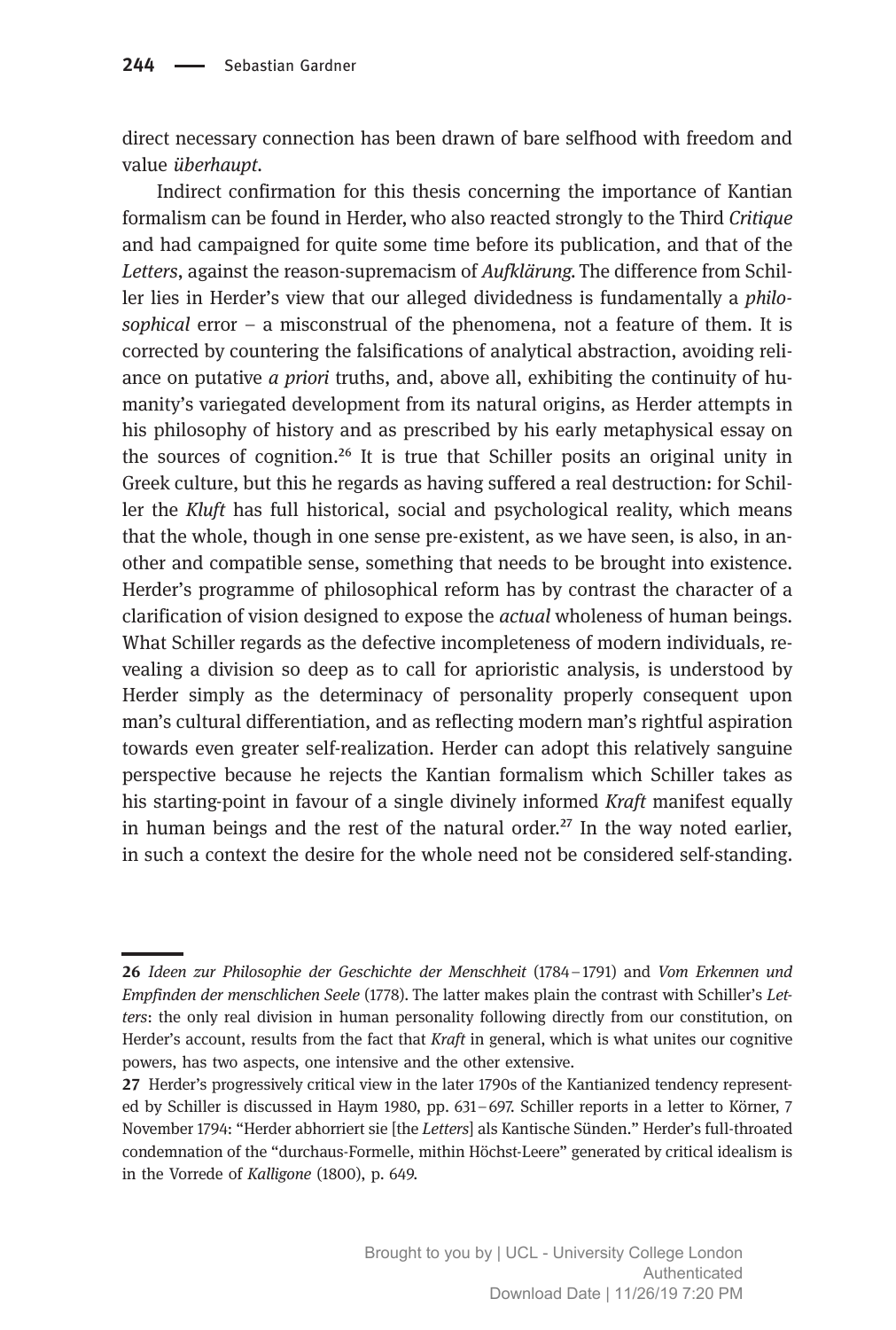## 5 The desire of the whole in Fichte, Schelling, and Hegel

The German Idealists, viewed as critics of Schiller, accept the desideratum articulated in the Letters, while disagreeing with Schiller on two fundamental points of method: they reject (i) his isolation of the desire of the whole from all of the other philosophical issues surrounding Kant's legacy, and (ii) his claim that the aesthetic provides a sufficient basis for forming an adequate conception of individual wholeness. On Fichte's more conservative alternative, when the implications of Kantianism are understood correctly, there is no problematic Kluft between Freedom and Nature. Schelling and Hegel by contrast depart from Kant by (as it were) bringing into the picture Book V of Spinoza's Ethics: no adequate conception of individual wholeness, they maintain (on this point concurring with Herder) can be formulated without reference to a greater Whole.

The upshot is a double criticism of the Letters. First, as promoting a conception of wholeness which is merely phenomenological and subjective: real wholeness must have deeper metaphysical roots, without which the experience of unity cannot have the value claimed for it and remains a mere *als ob*. What separates Fichte from the absolute idealists is just his continuing conviction that these roots can be found in the I. And, second, as remaining too close to Kant: Schiller does not see that Kant's failure to provide for individual wholeness is connected to other limitations of his system. The two points are brought together in the charge that Schiller's elevation of aesthetic unity burdens an item which Kant had designed as essentially compensatory, as standing in for and merely intimating a ground of unity not available to our cognition, with the role of an absolute; even when Schiller's innovations to Kant's aesthetic theory are taken into account, this amounts to asking what has the status of a mere Symbol to serve as a metaphysical reality.<sup>28</sup>

This criticism has the ring of truth, $29$  but the question of its effectiveness is complicated somewhat by the fact that a closely similar objection is formulated

Thus when art returns to a position of philosophical indispensability in Part VI of Schelling's 1800 System des transcendentalen Idealismus, it is on the basis not of a new aesthetic doctrine but of a non-Kantian metaphysics.

<sup>29</sup> It is pressed in Henrich 1982 and Frank 1989, Vorlesung 7. Henrich asserts that the movement of thought initiated by Schiller cannot be completed within the Kantian framework (pp. 253, 255); Frank imputes a contradiction concealed by Schiller's indecision between Kantianism and a more expansive idealism (p. 117). Both charge Schiller with failing to clarify the sensible self-objectification of reason which he postulates.While this is of course true, it is not clear that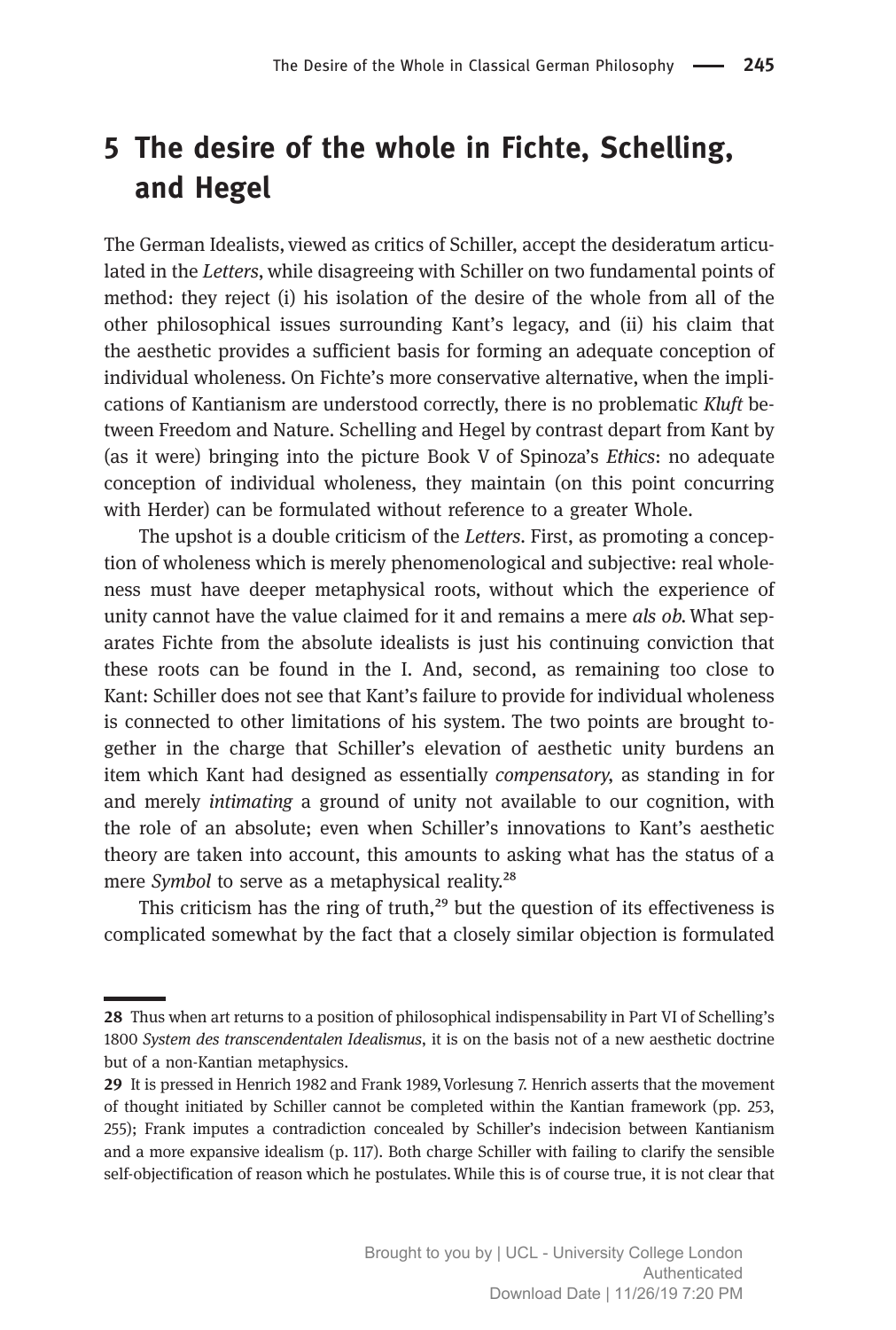and answered by Schiller himself in the Letters. In a succinct passage expounding transcendentalist modesty and metaphysical agnosticism in Letter  $XIX<sup>30</sup>$ Schiller grants that he has explained neither (i) how two opposed drives in the same being are possible, nor (ii) how beauty is possible, but then declares the irrelevance of such ultimate issues to the task at hand. For our finite axiological purposes, it does not matter if the wholeness treated in the Letters is 'merely' transcendental.<sup>31</sup> The 'Fourth Paralogism' character of Schiller's strategy becomes explicit when he talks, in the closing letters, of reclaiming "Schein von dem Wesen", of the "Welt des Scheines" as a "wesenloses Reich", and of Schein as "selbständig".³² In order to show that Schiller is inadequate by his own lights, it is necessary therefore to show that his strategy of retreating to transcendental modesty cannot succeed. In the view of the German Idealists, who regard such adulterated Kantianism as hopelessly compromised, this presents no obstacle.

As noted earlier, the 'multiple I' problem in Kant is addressed by Fichte at a level not broached by Schiller. Fichte's objection to Kant on this score can be put (very summarily) by saying that it makes no sense to propose to merely interrelate different I's, each uncovered originally in a different context, on a basis of systematic unity, since this unity of rational relations can have no other source than the I itself – an entity which in any case, by its very nature, in order to exist at all, must grasp itself as the ground of whatever manifold it encompasses. This suffices to motivate the Jena *Wissenschaftslehre*  $-$  both its attempt at a fundamental unification of theoretical and practical reason, and the attempt to derive Nature within the subject from the Freedom of the I.<sup>33</sup> It also shows why Schiller's and Fichte's projects should intersect cleanly at one point yet diverge immediately after, as reflected in their uneasy historical relationship. The Letters cite approvingly Fichte's Einige Vorlesungen über die Bestimmung des Gelehrten (1794), which affirm that it is man's vocation to be einig mit sich selbst, to achieve vollkommene Uebereinstimmung mit sich selbst.<sup>34</sup> But the meaning of this is for Fichte complex and non-Schillerian. In one sense, for Fichte, the desire of the

it amounts to a strictly internal criticism of Schiller. A parallel assessment is reached by Pugh on the basis of considering Schiller as instead a neoplatonist metaphysician, 1996, Ch. 9.

LAE XIX, 9. Kant troubled to transcribe this passage: Opus Postumum, Convolut 1, Ak. XXI, p. 76.

**<sup>31</sup>** Just as, Kant shows the identity of a substance is not required in order to be a thinker. LAE XXVI, 10 –11; XXVI, 13; XXVI, 8.

<sup>33</sup> In the Grundlage des Naturrechts (1796-1797).

LAE IV, 2n, and Fichte, Einige Vorlesungen über die Bestimmung des Gelehrten (1794), FW 6, pp. 298, 299. Schiller also approves the Wissenschaftslehre's concept of Wechselwirkung: LAE XIII, 2n. Yet in 1795 Schiller refuses to publish Fichte's own letters on aesthetic theory, which postulate a unitary original drive. See Beiser 2005, pp. 144–147.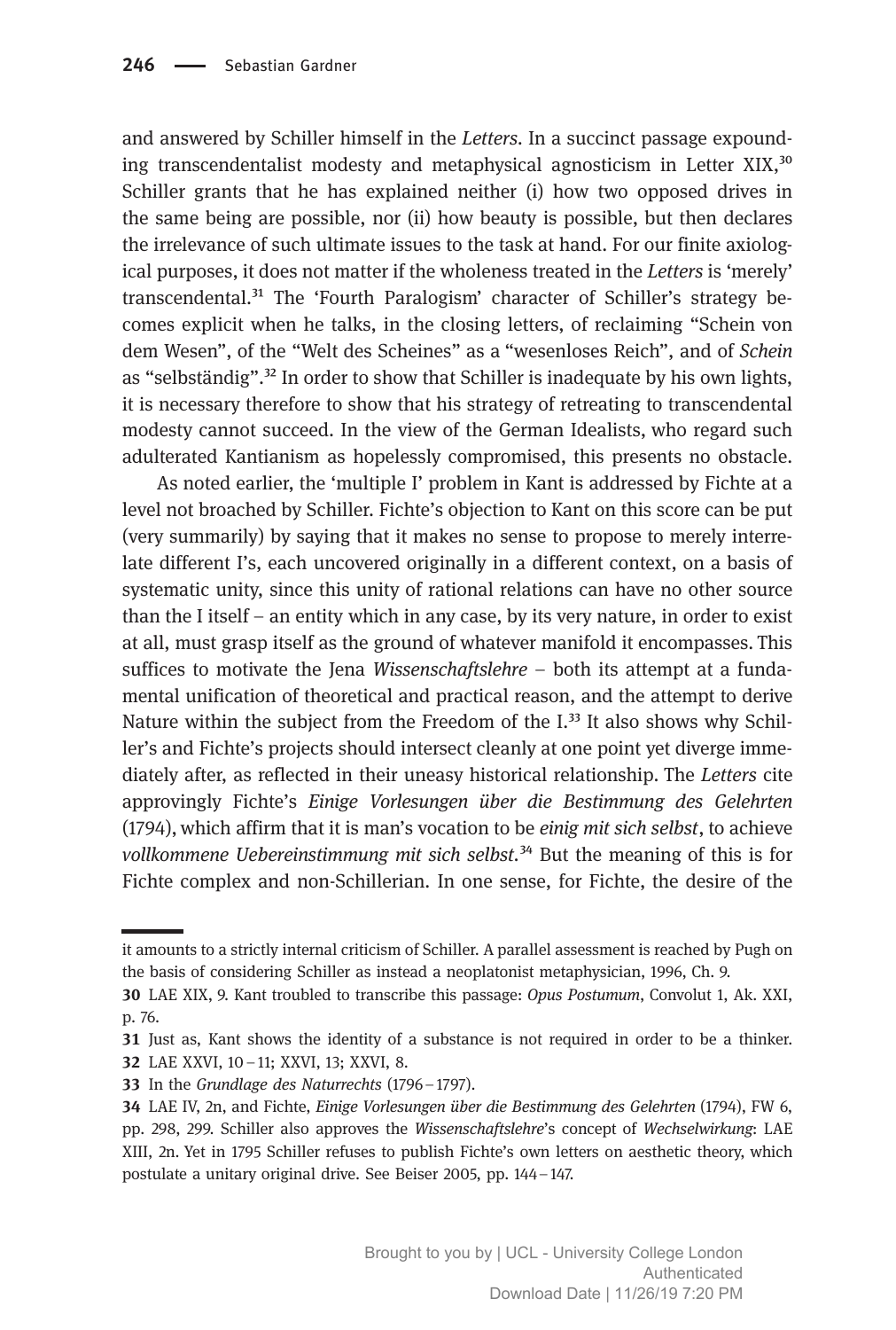whole is unfulfillable – "completely unachievable".<sup>35</sup> In another sense its object is *already* secured: transcendental philosophy proves it to be so, in so far as the Wissenschaftslehre shows that the opposition of Freedom and Nature within the subject, manifest in ordinary consciousness, is downstream from an irrevocable unity which it reexpresses and to the reality of which it testifies.<sup>36</sup> The metaphysical problem that worries Schiller is therefore already solved, for our consciousness of the necessity of striving manifests our wholeness, and to seek the unity of Freedom and Nature in the further sense of their quasi-identity, $37$  and to ask moreover for this to be given in experience (in the form of "eine vollständige Anschauung"<sup>38</sup>), is in effect to want to cancel the task that constitutes rational selfconsciousness. To desire the whole as Schiller understands it, in Fichte's perspective, is tantamount to wishing not to strive, yet striving is what gives us knowledge of our wholeness. Schiller's project may thus be diagnosed as resting on a confusion, mistaking the 'rift' in ordinary consciousness which is a condition of agency, hence also of self-consciousness, for a deficiency in selfhood.<sup>39</sup> As for the more specific problems of political order and moral psychology that launch the project of the Letters, Fichte believes these have their own solutions, in the practical philosophy developed from the Wissenschaftslehre.

In Fichte's eyes, the Wissenschaftslehre thus overtakes the Letters and vindicates Kantianism, on the condition that it is regrounded in a way that disposes of the doctrine of our constitutive non-wholeness. But it can also be understood why Schiller may consider Fichte to have missed the problem. If the original objection to Kant was that nothing in ordinary consciousness counts as an experiential realization of wholeness, then Fichte has done nothing to answer it, since the wholeness of the "absolute I", like Kant's highest good, is a merely noumenal matter, with significance for Freedom in its dealings with Nature but not for Nature itself; whatever its rational necessity for Reason, it appears to Nature as a mere postulate.

<sup>35</sup> Fichte, Einige Vorlesungen, FW 6, p. 300.

Whether and in what sense this unity 'exists' – whether the concept is regulative or constitutive – is a moot point of Fichte interpretation but not directly relevant to the disagreement of Fichte and Schiller.

LAE IV, 1; XIV, 2; XV, 2–3, where it is called lebende Gestalt; and XVIII, 4.

<sup>38</sup> LAE XIV, 2.

<sup>39</sup> All this is clear in Fichte's *Einige Vorlesungen*, which endorse the asymmetry of the components in Kant's highest good, FW 6, pp. 299–300. Fichte declares that "die Vernunft liegt mit der Natur in einem stets dauernden Kampf", which can never end as long as we are not ourselves gods (FW 6, p. 316). That on the contrary we are gods, or as good as, at least in the making, is asserted in LAE XI, 7.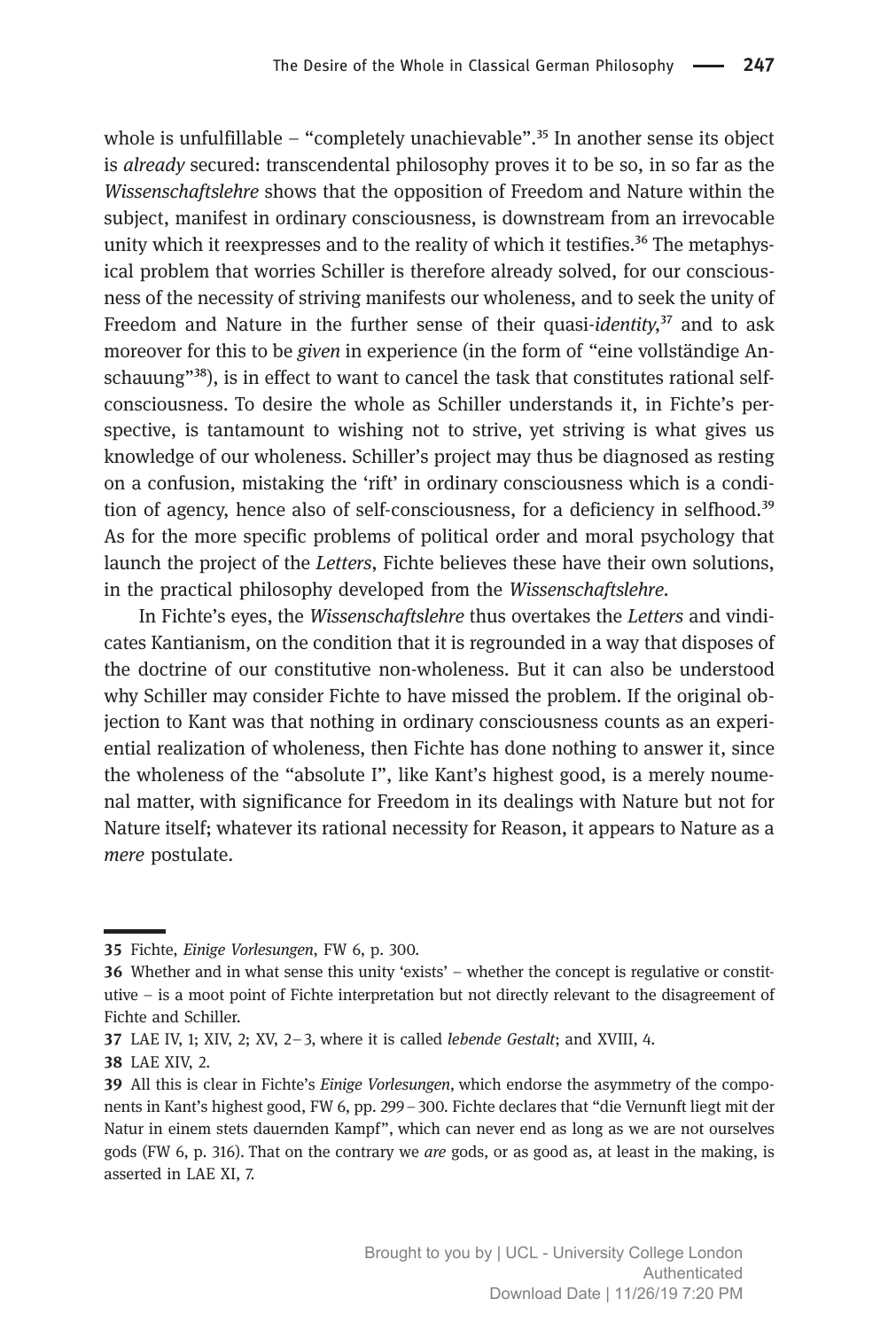The charge is corroborated, the Schillerian may argue, when we examine Fichte's account in the System der Sittenlehre of what he calls der Trieb auf das ganze Ich<sup>40</sup>:

[T]he I is here to be thought of not as objective but as both subjective and objective […]. This is what is meant by the expression 'the *entire* I'  $[\dots]$ . [O]ne can grasp this concept of oneself only partially […] that is, in such a way that one thinks only of what is objective as dependent upon what is subjective, and then thinks of what is subjective as dependent upon what is objective; but one can never grasp it as a single, unified concept in this manner […]. The essence of the I is neither what is subjective nor what is objective, but rather an identity [...]. But can anyone think this identity as himself? Absolutely not […]. Consequently, we never think the two together but only *alongside* each other and *after* each other; and by means of this process […] we make each of them reciprocally dependent on the other […]. [T]he I is unable to grasp itself in and for itself. It is purely and simply  $= X<sup>41</sup>$ 

There can be, Fichte adds, no feeling of the drive-to-the-whole-I, only a "thought" thereof.⁴² In Schiller's terms, this is not a solution to the problem but a statement of it. $43$ 

The dialectic arrives here at a difficult and interesting point. On the one hand, it is true that Fichte offers nothing that exhibits the fully even-handed, double-sided intelligibility demanded by Schiller.<sup>44</sup> Even though the Trieb which the I discovers itself to be when it reflects on itself objectively is not a mere mechanical force, and *in a sense* combines traits of Freedom and Nature, it cannot stand proxy for the I as a whole, for the reason that Fichte gives: it represents the I only as *objective*. On the other hand, it is not clear that, even in enlarged Kantian terms, Schiller's demand is coherent. Schiller must express the desire for the whole in terms that make sense to and speak on behalf of Nature as much as Freedom.<sup>45</sup> But how can this be done? The disaggregative development which humanity has run through has left us not 'down below' in Nature but 'up here' on the side of reflective Freedom, looking down (or across the

45 In the "complete anthropological view", "living feeling too has a voice" (LAE IV, 3).

Fichte, System der Sittenlehre, FW 4, p. 40. The theme is discussed in Wood 2016, pp. 118– 120, 156–157, 220.

<sup>41</sup> System der Sittenlehre, FW 4, pp. 41-42 (System of Ethics, pp. 45-46).

<sup>42</sup> System der Sittenlehre, FW 4, pp. 53-45.

<sup>43</sup> Fichte's solution sets opposing elements "alongside" and "after" one another: Schiller by contrast denies that there can be succession in beauty (LAE XXV, 5).

<sup>44</sup> Schiller calls it a "doppelte Erfahrung" (LAE XIV, 2). Aesthetic experience is interpreted by Fichte – in the text rejected by Schiller, 'Ueber Geist und Buchstab in der Philosophie. In einer Reihe von Briefen' (1795) – as a manifestation of Freedom alone; it is, as in Kant, of high significance for rational life but not a requisite of it.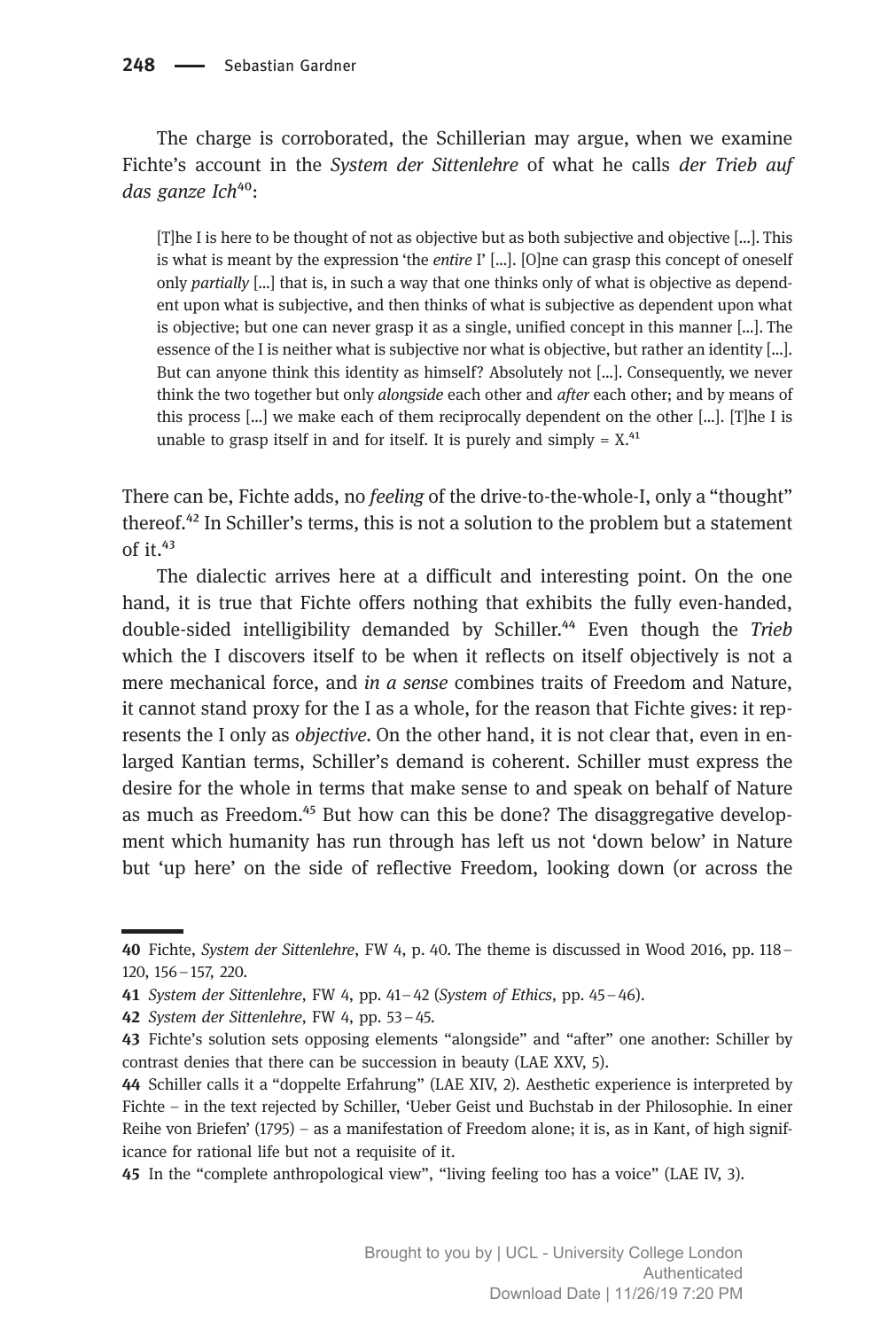Kluft) at the Nature which we find within ourselves. Schiller's desire for the whole appears equivalent to a longing on the part of Freedom *qua* rational *sub*ject to unite herself with Nature as the desired object – which amounts to an irrational wish for fusion with what is unconscious or desire to grasp empirically what is necessarily non-empirical. $^{46}$  If so, then it cannot be complained that Fichte's regrounded Kantian programme of subordinating Nature to Freedom leaves anything intelligible to be desired.<sup>47</sup>

The root of the problem, it may be suggested, is that the priority and supremacy of Freedom/Reason is an integral part of the Kantian package, and that if Schiller wants to correct it, then he first needs to extract himself from Kant's subject-prioritizing, Nature-deflating framework: if there is to be certification of the real possibility of wholeness in Schiller's sense – an actual experience which elicits desire of wholeness and reconfigures us appropriately – then a greatly altered conception of the field of possible experience and the Freedom/Nature opposition is required.

Herder, had he wished to make an internal criticism of the Letters, might have made levelled this objection. The argument can be made, however, that Fichte's idealist successors, Schelling and Hegel, show how Schiller's insight into the rights of Nature-within-us, though not formulable in the terms of subjec-

<sup>46</sup> Hence the ambiguity in Schiller's attempt to treat Freedom/Reason and Nature symmetrically, his alternation between (i) a flat opposition of Freedom and Nature as respectively normative law and its absence or negation, and (ii) a contrast of two types of normative law. Of special relevance is LAE XII, 2n, which grapples with the problem of how we should describe a condition of pure feeling, i.e., pure being-Nature, since, awkwardly, this appears to amount to Selbstlosigkeit: Schiller's solution is to modulate it to a condition of being ausser sich or von sich.

<sup>47</sup> In accordance with Wood's assessment: "We fundamentally misunderstand Fichte's ethics if we take it to be about the superiority or the dominance of the rational over the natural [...]. Our human vocation is, through reason, to reunite them" (2016, p. 157). Fichte can be understood to be making the relevant point against Schiller – or alternatively, as failing to understand him – when he rejects as unintelligible Schiller's complaint that his own account makes no provision for Schiller's "Trieb nach Existenz" or "Stofftrieb", countering that this can concern nothing other than "die Darstellung des Stoffs im Gemüthe" (letter to Schiller, 27 June 1795, Schiller's und Fichte's Briefwechsel, p. 37). The difficulty for Schiller is to communicate the *import* of feeling, its signifying more than a limitation on Freedom, whence the impasse with Fichte: Schiller in his letter of 3–4 August 1795 characterizes their differences as irresolvable, insisting that they arise from differences of feeling rather than disagreement over philosophical principles, and so, like quarrels over judgements of taste, must be left unresolved (Briefwechsel, pp. 44–55). If Fichte anywhere comes close to granting the validity of Schiller's ideal, it is in his description of höheren Sittlichkeit in the Fünfte Vorlesung of his Die Anweisung zum seligen Leben (1806), FW 5, pp. 468–471, but the approximation is at most partial.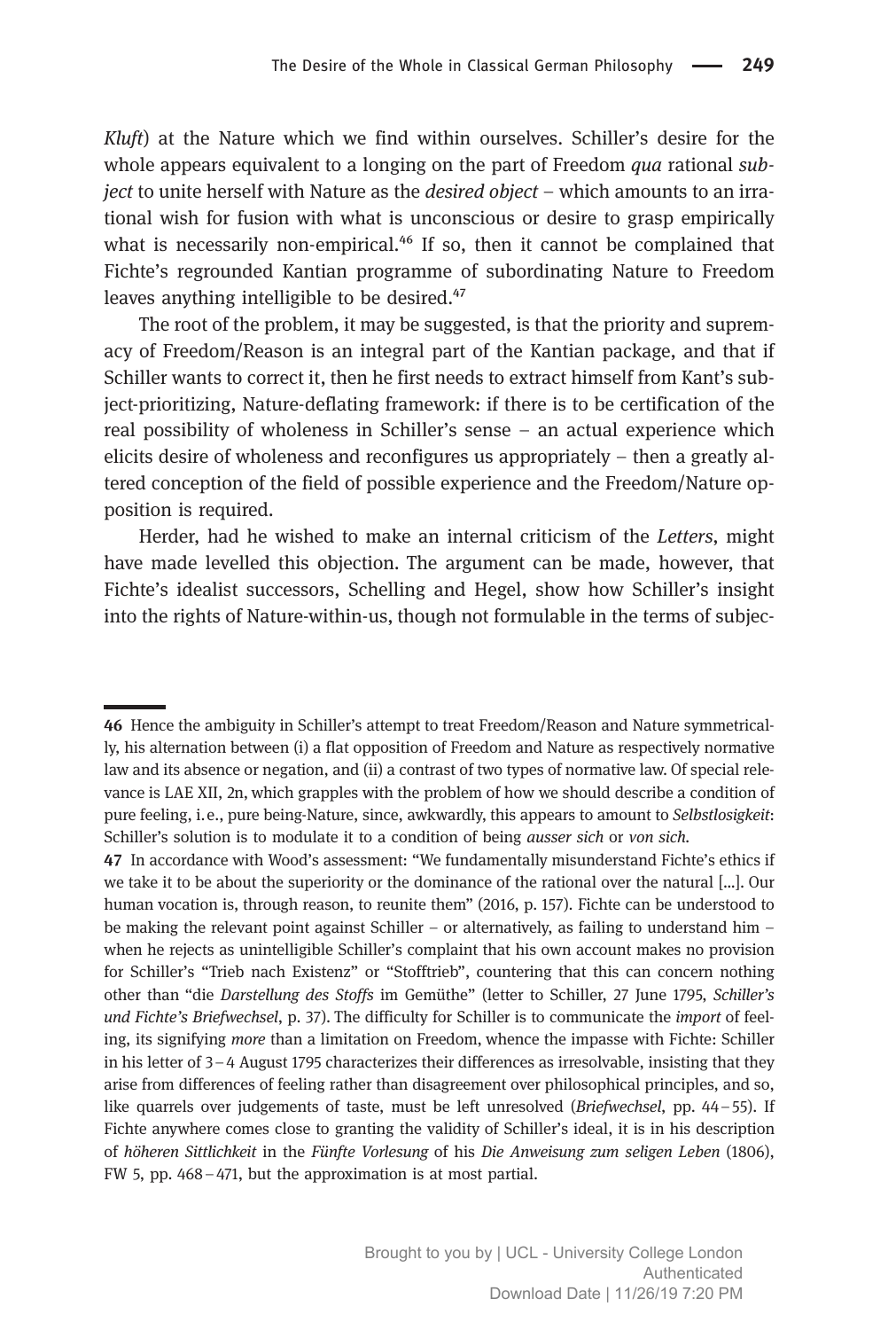tive idealism, can be accommodated without surrendering the advances made by Kant in favour of Herderian naturalism.<sup>48</sup>

Schelling's early engagement with the problematic of the Letters overlaps with Fichte's but also moves forward in the direction just indicated. In the early Vom Ich als Princip der Philosophie (1795) and Philosophische Briefe über Dogmatismus und Kritizismus (1795) Schelling too holds that striving is a condition that finite rational beings cannot overcome: if to want wholeness is to want absolute unity, hence absoluteness, then it is a desire for the elimination of objects, hence for the self's annihilation. $^{49}$  Yet equally it is true, following Spinoza, that nothing can rightly be desired but God or absolute identity.<sup>50</sup> This necessity stems directly from the overarching formal commitment of human reason to unity, demonstrated by Kant. Now this immediately alters our understanding of the desire of the whole: if the desire of God or the absolute is a desire for identity with it, then to desire one's own wholeness is to desire to reproduce in oneself the wholeness of the Whole.<sup>51</sup> The task of practical philosophy for Schelling centres accordingly on a non-theistic yet religious aspiration, and the various ethical theories which he sketches in the course of his development after 1800 turn on what it might mean exactly for the self to be aligned with the Whole, and to reproduce its infinitude within the sphere of the finite. The significance of artistic beauty lies for Schelling in the fact that it communicates, not a wholeness that we could really exemplify, as Schiller maintains, but an absolute unity that is impossible for us; its role is anamnestic, reminding us of what we have lost forever, yet properly desire to recover and can hope to recuperate in an oblique, ethico-religious form.<sup>52</sup>

Schelling's more direct treatment of Schiller's aesthetic programme is found later, in the Introduction to his 1802–1804 lectures on the philosophy of art. What Schelling says here allows a straight line to be drawn from the analysis of human personality in the Letters to the structure that defines his idealism in opposition to that of Kant and Fichte. The difficulty facing Schiller, as described above, was to articulate the desire for the whole in strong terms that do not allow a model of one-sided imposition, such as Fichte's, to count as providing its

<sup>48</sup> A strategy which also allows Schelling and Hegel to recruit Schiller as a ground for dissatisfaction with the Wissenschaftslehre.

SW 1, pp. 194–198 and 315–316.

SW 1, p. 197.

This is simply a reminder of what Schiller himself asserts but then sets aside: our lack of wholeness does not consist only in our internal Zerrüttung, but is also a matter of our each being only ein einzelnes kleines Bruchstück des Ganzen (LAE VI, 3 and VI, 7). 52 SW 1, p. 285.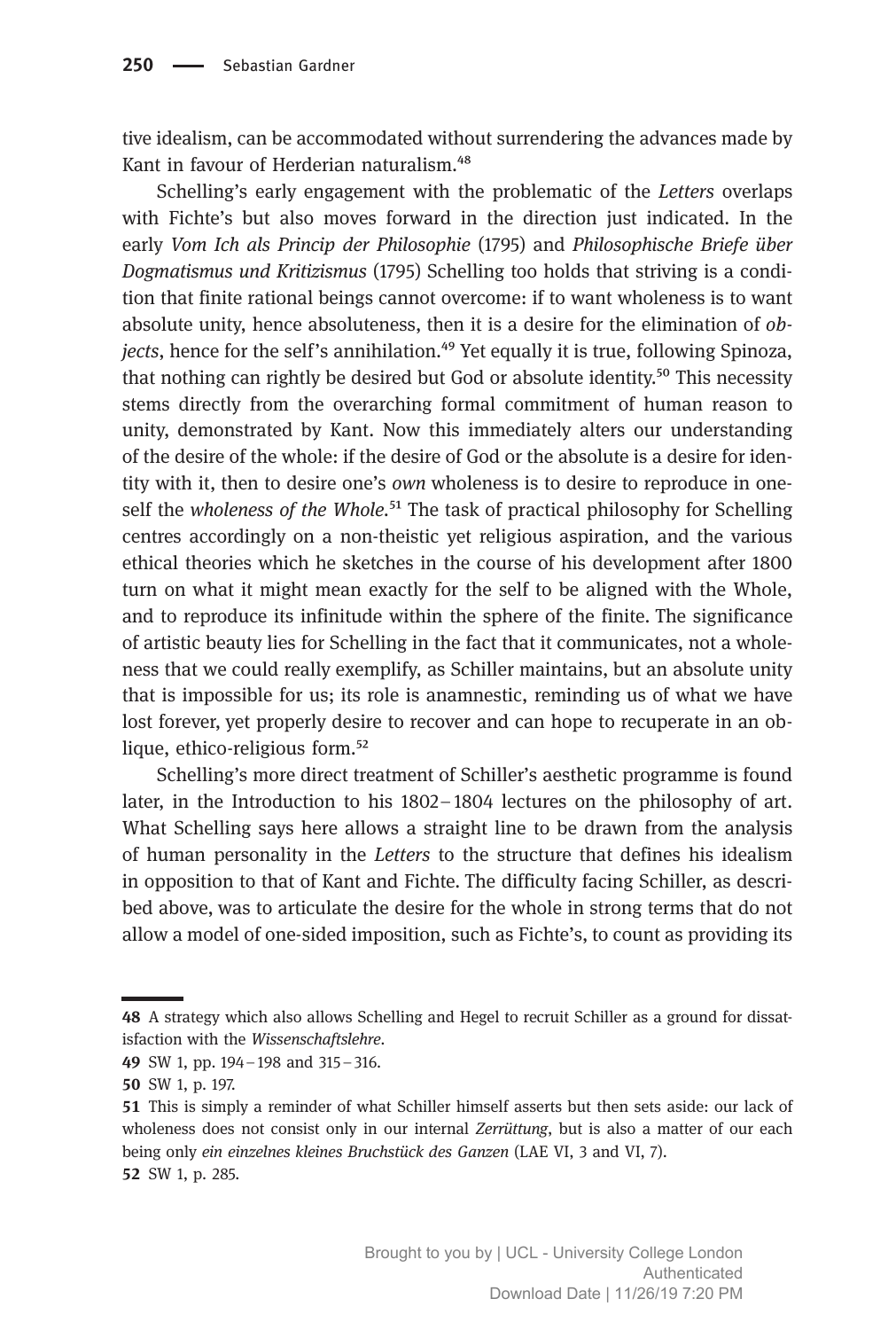best solution. Now in Schelling's terms the insight to which Schiller is attempting to give voice is captured in two theses of his own, which immediately overcome the difficulty: (1) Nature is not alien to Freedom but rather its mirror, for it too is organized internally by an opposition of subject and object. This blocks the Kant-Fichte objection that it is nonsensical to treat Nature symmetrically with Freedom. And (2) the identity of Freedom and Nature is constituted by a point of "absolute indifference" – a concept which is of wholly general and absolutely fundamental philosophical significance, validated by its essential role in all contexts of philosophical reflection.<sup>53</sup> In this light, Schiller's groping after a synthesis of Freedom and Nature in the Letters, incited by the Third Critique, was altogether on the correct path but hampered by the assumption that it could be grasped uniquely *via* the specificities of aesthetic experience.<sup>54</sup> The upshot is that Schiller was right to find wholeness prefigured in beautiful art – indeed that is exactly what a philosophy of art grounded on absolute principles establishes – but not to think that an adequate understanding of the nature of wholeness, or the conditions of its realization, can be gleaned directly from the aesthetic in isolation.

Hegel's early texts contain no explicit references to the Letters yet engage with Schiller's problem of wholeness frontally, and with more sympathy for his outlook than either Fichte or Schelling – a difference accounted for by Hegel's preoccupation in the 1790s with the legacy of Christianity and its confrontation with the Hellenic ideal expounded by Schiller and, relaying many Schillerian concerns, by Hölderlin.<sup>55</sup> In fragments from the end of that decade Hegel defends Schiller's holistic aspiration but at the same time insists that its realization rests on a complex set of conditions, in what amounts to a far-reaching critique of the Letters and the wholesale conversion of its aesthetic programme into social theory and a renovation of religious concepts.<sup>56</sup>

For Schiller realization of wholeness takes place within a culture, which is the necessary vehicle of aesthetic education, and it presupposes a body politic, the problems of which provide the starting point of the Letters.<sup>57</sup> Yet Schiller follows Kant in resolving beauty into operations of subjectivity, analysing Kant's

HW 1, 244–250 and 419–427.

<sup>53</sup> At several places Schiller may be considered to be groping after Schelling's concept: LAE XIX, 10; XX, 4; and XXI, 4. On the connection see Frank 1989, pp. 119–120.

SW 5, pp. 361–368. It may be presumed that Schelling includes Schiller among the "einige vorzügliche Köpfe" that have made progress in aesthetics after Kant.

See the neoplatonic identification of "das Eine" and "das Wesen der Schönheit" in the eulogy of the Athenians with which Band 1 of Hyperion concludes, pp. 81–82.

Indeed the ideal of wholeness is "repräsentiert durch den Staat" (LAE IV, 2).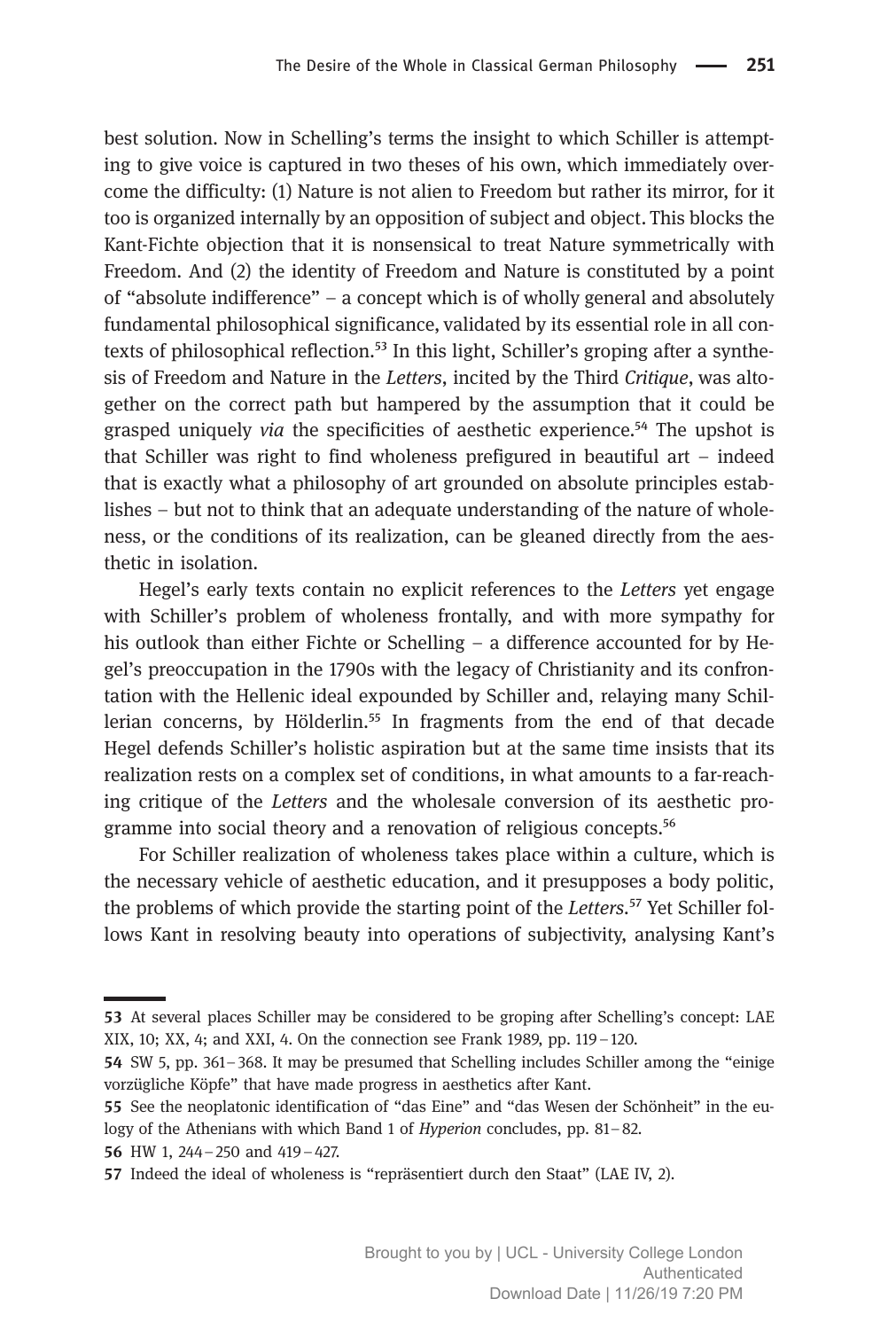Vermögen into Kräfte: Schiller interprets the final aim of cultural and political life in terms of aesthetic unity, which is in turn defined in terms of, and originally instituted within, the individual subject's relation to an object. In that sense, the wholeness of any collective, whether of a *Volk* or the state, is on Schiller's conception transferred out, genetically and conceptually, from individual self-consciousness, in the same way that Kant constructs the concept of a kingdom of ends out of the individual's self-relation. Whence the aptness of Schiller's concluding reference to a "kingdom of play".<sup>58</sup>

Hegel's criticism, as we may reconstruct it, rests on the thought that the demand for wholeness cannot be fulfilled under conditions that leave the subject confronted with an unmediated opposition. While it is true that the play-drive eliminates opposition, this occurs only within the bounds of the aesthetic experience, intra-subjectively, and it therefore leaves intact the basic opposition of the subject to sheer external objectivity. Hegel's point may then be put by asking, first, how the individuality here presupposed is initially possible if not as a necessity-in-relation;<sup>59</sup> and second, what the value of 'being a whole' can amount to, if that whole is a nullity from the standpoint of the Whole or if the Whole which comprehends the individual is itself a nullity<sup>60</sup> – a predicament closely similar to that later described in the Phenomenology as an Unhappy Consciousness.Without certification through relation-to-other, the experience of fulfilment in Schillerian self-consciousness effectively presupposes a solipsistic self-abstraction from the objective world, and yet Schiller's hypothesis requires that it be exported from the aesthetic context. And so what must be substituted for consciousness conditioned by the play-drive, Hegel argues, is consciousness of reciprocal intersubjectivity, in which we find the privileged unity reserved by Schiller for aesthetic experience, a unification of activity and passivity, spontaneity and receptivity, practical and theoretical orientation, and Freedom and Nature, but without residual opposition to anything unmediatedly external.<sup>61</sup> Hegel's enlargement of the field of possible experience to include intersubjective recognition answers Schiller's demand, and it transforms the religiously con-

HW 1, p. 246.

**<sup>58</sup> LAE XXVII, 8.** 

The intersubjective conception, like the more general conception of individual wholeness as dependent on the Whole, is not absent from Schiller: LAE XV, 5, and XXVII, 7. But Schiller makes it conditional and consequent upon beauty. Hegel reverses this order.

This is true at any rate once the 'We' of self-consciousness has come to know Spirit as comprehending Nature.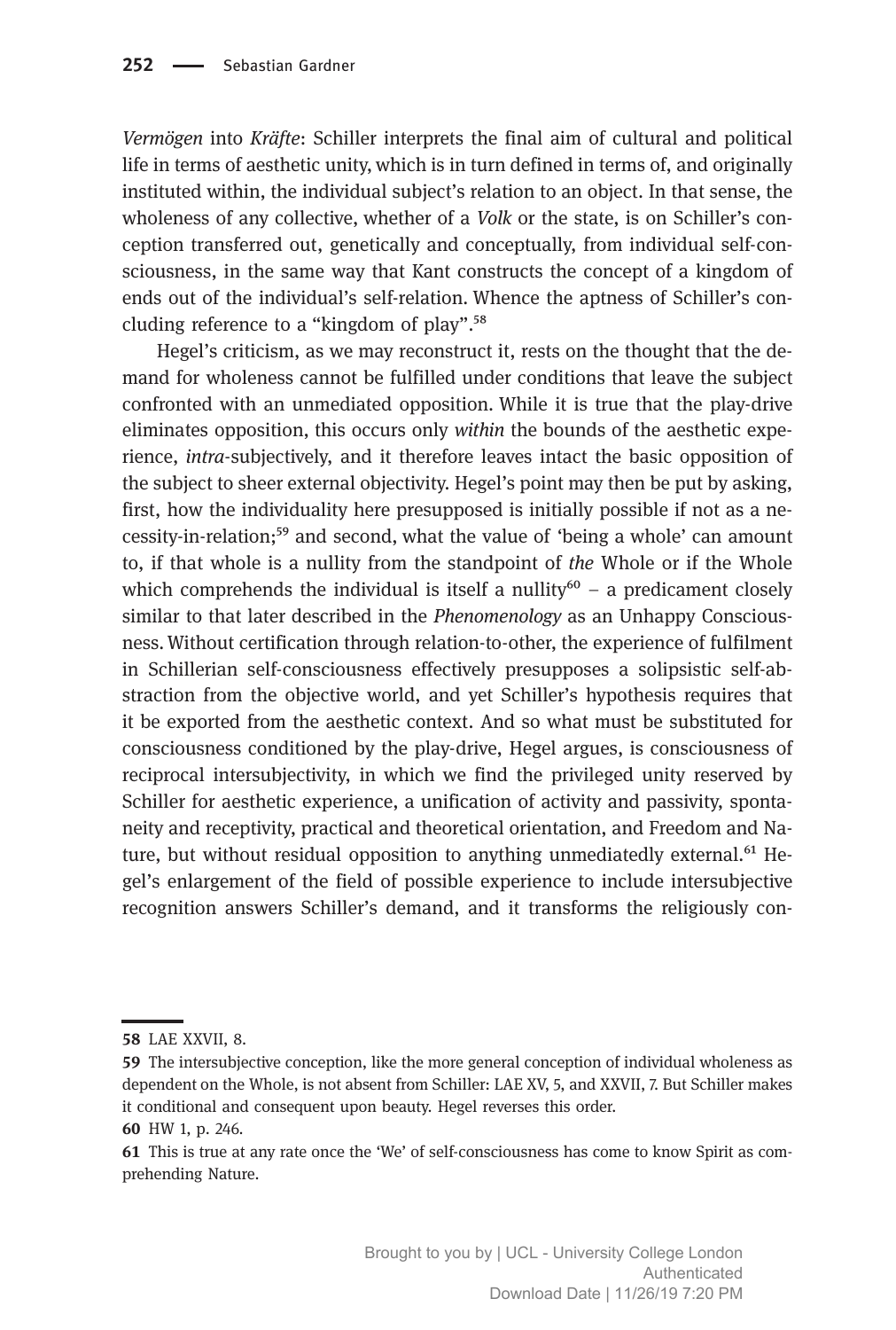ceived Whole which Schelling designates as the antecedent and transcendent source of individual wholeness, into the immanent We of objective spirit.<sup>62</sup>

#### 6 Platonizing Kant

The desire of the whole is proposed by Plato's Aristophanes in the Symposium as the solution to the problem of the obscurity of love: sexual desire does not aim at mere physical enjoyment, and lovers are unable to conceptualize their longing; only when they are invited to melt into one another and be made bodily one do they come to understand it.<sup>63</sup> Aristophanes' speech, it has been observed, veers peculiarly close to Plato's own thought: once the mimetic-mythical mode of presentation is removed, we have a rough, preliminary approximation to the doctrine that the Form of the Good is the object of desire in general.<sup>64</sup> Taking a step back from the detail of the preceding discussion, and with a view to making the connection with Plato more definite, let me now indicate how the rediscovery of the desire of the whole in classical German philosophy can be viewed as a platonic enrichment of Kant.<sup>65</sup>

The stimulus to the Schillerian development plotted above, it may be suggested, lies in Kant's remarkable combination of two elements which stand in tension if not opposition: a very strong requirement that the Many be subjected to the One, which must be given antecedently; and an equally emphatic denial that the antecedent One can be cognized directly or as anything other than the unified Many as given to a subject. In this lies the distinctiveness of Kant's non-platonic conception of form, his "transcendental formalism", as Robert Pippin puts it<sup>66</sup>: form comprises a rational function specifying and expressed in a subject's operation on a given manifold. Assuming the adequacy of this model for theoretical cognition, the question is that of its success in the practical or axiological context.

- 65 The implicit agenda of Schelling's 1794 Timaeus essay.
- 66 Pippin 1982, Introduction.

Whether or not the individual's wholeness is derivative for Hegel in the way it is for Schelling depends on the level of development of the We, and, of course, on how the relation of subjective to objective spirit in Hegel is interpreted.

<sup>63</sup> Symposium, 192b-193d.

<sup>64</sup> This ancient quarrel of poetry with philosophy resurfaces in the Fichte-Schiller-Streit: Fichte criticizes the Letters for employing an imagistic, metaphorical mode of exposition which stands in need of translation into thought; Schiller asserts its indispensability.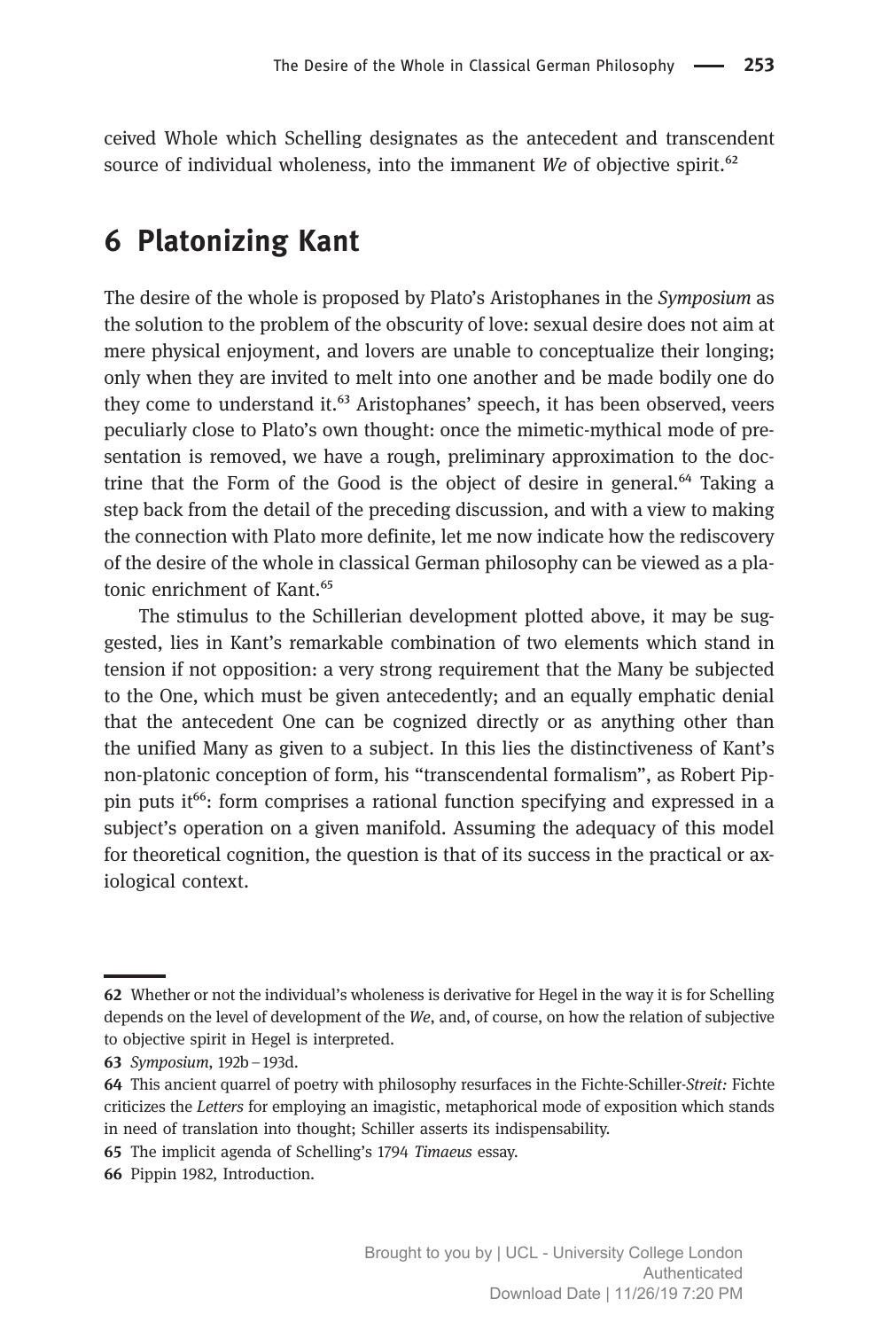A problem arises for Kant, critics may argue, on account of the symmetry he maintains of desire with belief. Realizing the Good, as Kant conceives it, consists in rendering the Stoff of practical reason, the manifold of inclinations, conformable with law. This strategy would be impeccable if desire aimed at the Good in the same way that the belief aims at the True  $-$  that is, if it aimed simply to fix with justification on certain objects and states of affairs. Kant must suppose this to be so, since the implication of his account is that, just as the end of theoretical cognition is to give systematic shape to our representation of what is real, the second-order desire governing desire in general is in effect to translate ourselves into practical syllogisms – in which our desires, collated and given the form of lawfulness, represent the major premise, the minor premise identifies a certain life-course made empirically available by the world, and the conclusion is our actual willing of that life. And if Kant is right, the separation of Freedom and Nature which his account implies is no less acceptable in the practical sphere than it is in the theoretical, for in both it supplies a necessary framework of justification.

Spelling out Kant's commitment to this syllogistic construal of practical existence helps to explain why Jacobi (and others) object that Kantian practical reason embodies a lifeless, mechanical conception of the Good – as having the repugnant upshot that we exist for the sake of legality. $\frac{1}{2}$  To the fore in Jacobi's later writings is an internal criticism of Kant concerning what he regards as Kant's botched attempt to repair the axiological deficit created by his rationalism and idealism.<sup>68</sup> The skewed and self-stultifying character of Kant's system is manifest, Jacobi argues, in his official subordination of theoretical to practical reason – the doctrine of the primacy of pure practical reason, which supposedly gives objective reality to what theoretical reason cannot grasp  $-$  yet simultaneous assimilation of human desire and axiological need to a model suitable only for empirical knowledge of mechanical nature. Kant's underlying error is to fail to grasp the platonic implications of his own insight that the Good is what presides over the unity of our cognitive powers. In addressing the task of establishing the conditions under which desire can be counted rational, Kant assumes that we are already activated and set in motion by reason, hence drawn to

<sup>67</sup> Jacobi, Werke, vol. 3, pp.  $39-41$ .

<sup>68</sup> Jacobi, Ueber das Unternehmen des Kriticismus die Vernunft zu Verstande zu bringen (1801), Werke, vol. 3, pp. 175–195, and Von den göttlichen Dingen und ihrer Offenbarung (1811), Werke, vol. 3, pp. 340–378. In both places Jacobi measures Kant's shortfallings in relation to Plato, yet allies Kant with Plato in opposition to Spinozism. Jacobi's own alliance with Plato is asserted in Werke, vol. 2, p. 58.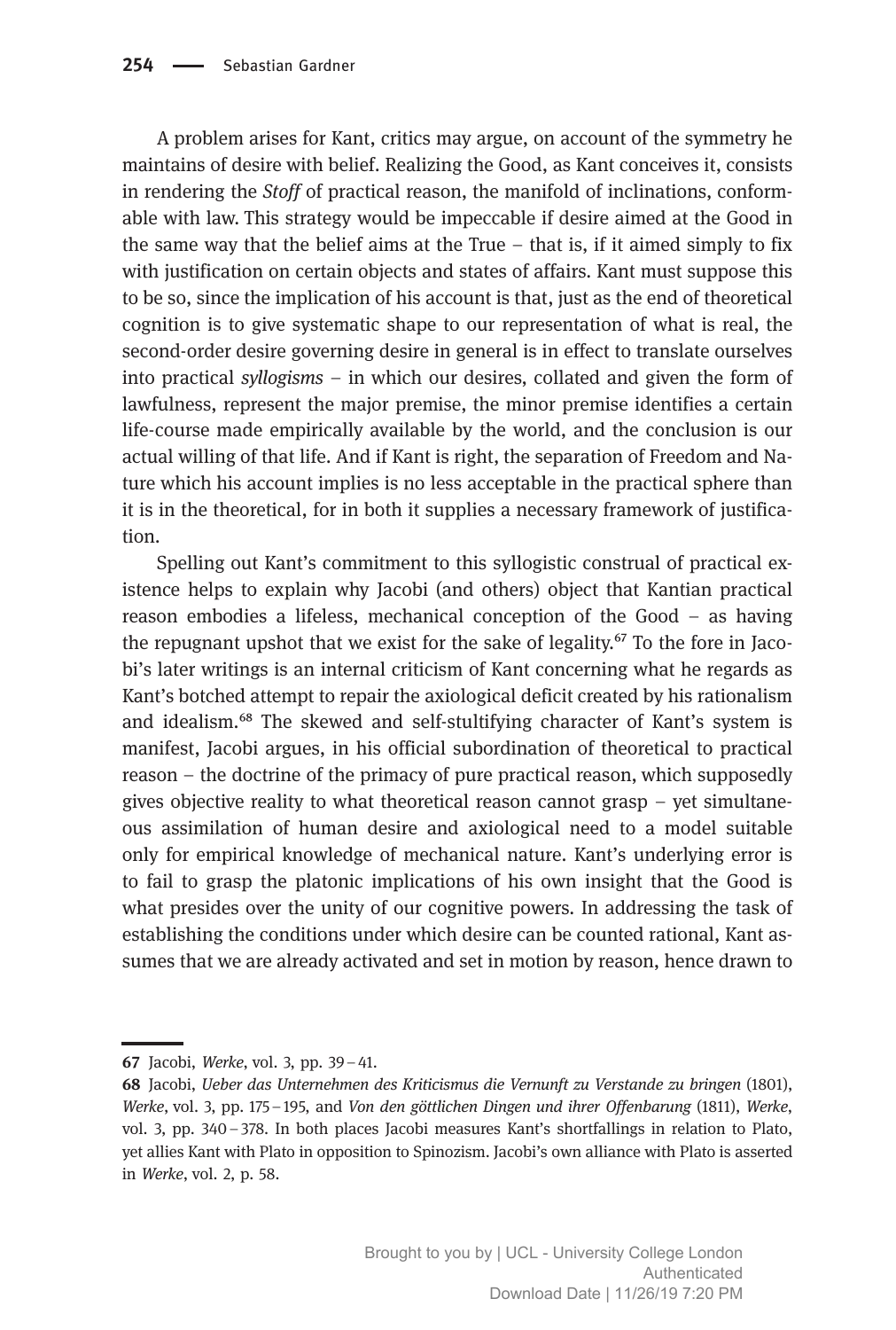the Good, and this is a foundational datum that Kant not only cannot explain but also cannot accommodate, given the conclusions of his theoretical philosophy.

Now Jacobi's catastrophic assessment of Kant's whole project is of course not shared by Kant's idealist successors, but they do accept Jacobi's verdict that the Unconditioned which Kant agrees is axiologically indispensable cannot be realized by practical reason as Kant conceives it. If Kant's fundamental difficulty is that he tells us what it is to act rationally without telling us how we can set value on our being the kinds of entities that act thus, then it is this existenceas-practically-rational that requires primary validation. What cannot be done, however, under the philosophical conditions newly established by Kant, is to lay claim to direct and independent cognition of a transcendent motivating source of value – hence the futility of any simple reassertion of platonic or theistic doctrine of the Good (and of Jacobi's own Glaubensphilosophie). A revised post-Kantian conception of the Good must instead work out from Kant's formalism. And the basis for doing so is already present in Kant's conception of the Fact of Reason – a consciousness of form that incorporates its own "incentive", i.e., which is necessarily and immediately motivationally efficacious. Kant himself acknowledges the singularity of this phenomenon – "Die Sache ist befremdlich genug<sup>" $\ddot{\theta}$ </sup> – but without admitting it to be an anomaly. Emancipating the platonism implicit in the Fact of Reason from the constraints imposed by Kant without casting aside the achievements of Critical philosophy, which include its deep differentiation of Freedom from Nature, begins with Schiller, who proposes that repairing Kant means avowing the desire of the whole as the form that constitutes the true and ultimate *a priori* of desire.<sup>70</sup> This desire, Schiller tries to show, has the same logical character as Kant's moral law – unity, universality, unconditionality – but does not implicate, rather it overcomes, the opposition of Freedom and Nature. The programme of post-Kantian idealism does not grow out of Schiller, but the Letters articulate one of its central themes and, connectedly, exemplify a strategy employed by all of the German Idealists, namely the restoration of an authentically platonic dimension to Kant's formalism.<sup>71</sup>

<sup>69</sup> Kritik der praktischen Vernunft, Ak. 5, p. 31.

<sup>70</sup> Notably, Schiller talks of "das Factum der Schönheit" (LAE XXV, 7).

Arguably it is Jacobi's refusal to recognize this dimension of the post-Kantian idealist development which allows him to sustain his nihilism objection – exemplified in his assumption that the pure formality of the Fichtean I entails its complete emptiness (Werke, Bd. 3, pp. 39–41).